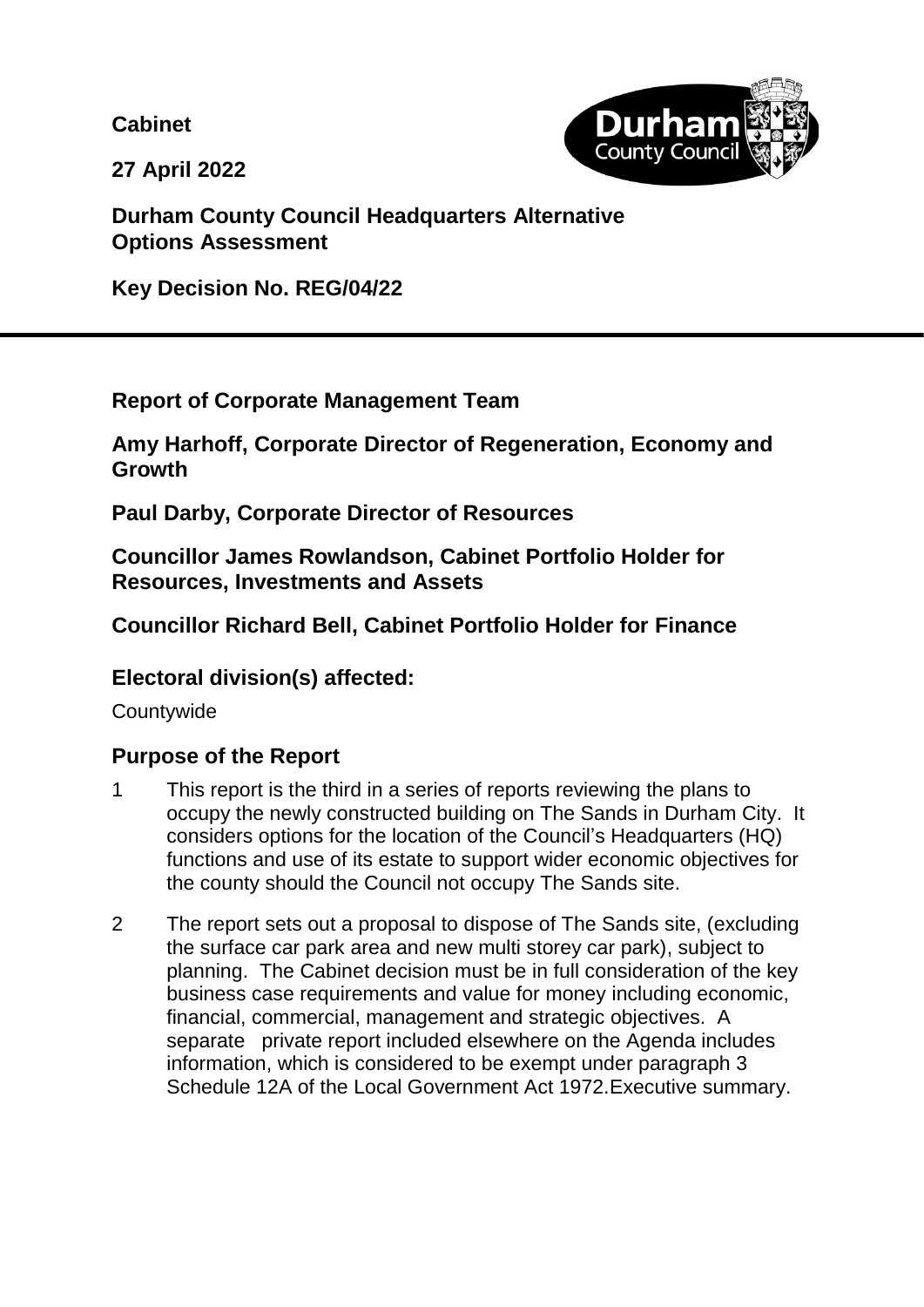#### **Executive summary**

- 3 On 16 June 2021, Cabinet agreed to review the options for use of the newly constructed Durham County Council Headquarters (HQ) at The Sands in Durham City and to set out an approach for reviewing the options for the Council's HQ functions.
- 4 The building at The Sands is now complete, however, the common land de-registration process has resulted in additional unforeseen /unbudgeted costs of circa £2.1 million having been incurred to practical completion – resulting in an overall development spend of £51.2 million. These additional costs can be largely offset should the Council not occupy the building, as the planned investment in audio-video/ICT infrastructure and in new furniture and fittings, that was included in the original budget sum, can be saved. This would reduce the overall additional spend incurred to a forecast £0.6 million, which can be financed from capital contingencies, and would require a revised development budget of £49.7 million.
- 5 On 29 September 2021, Cabinet agreed to a number of recommendations with regard to the future of the Council's estates strategy and Council HQ functions. It was agreed that further work would be undertaken on alternative options for office accommodation and committee space for the Council. The protection of the strategic employment development site at Aykley Heads and future demolition of the existing County Hall building was also agreed.
- 6 The need to meet public interest and value for money considerations underpinned the September 2021 report and these considerations need to inform any change to the original plans for the Council to occupy The Sands building.
- 7 Cabinet agreed that the viable alternative to the Council occupying the new HQ building on The Sands would be for the disposal of that building or letting of it to a single third-party occupier within a reasonable timescale and to conclude the position by Summer 2022. The September 2021 report identified the difficulties in securing interest in a building of this size, noting that another single occupier would likely be the only viable alternative.
- 8 Cabinet noted the high-level risks and issues that needed to be considered prior to any final decision not to occupy the building on The Sands and to dispose of it.
- 9 The September 2021 report also advised of an interest from a third party in acquiring the building. It was agreed that negotiations with the third party would progress on a subject to contract basis, while at the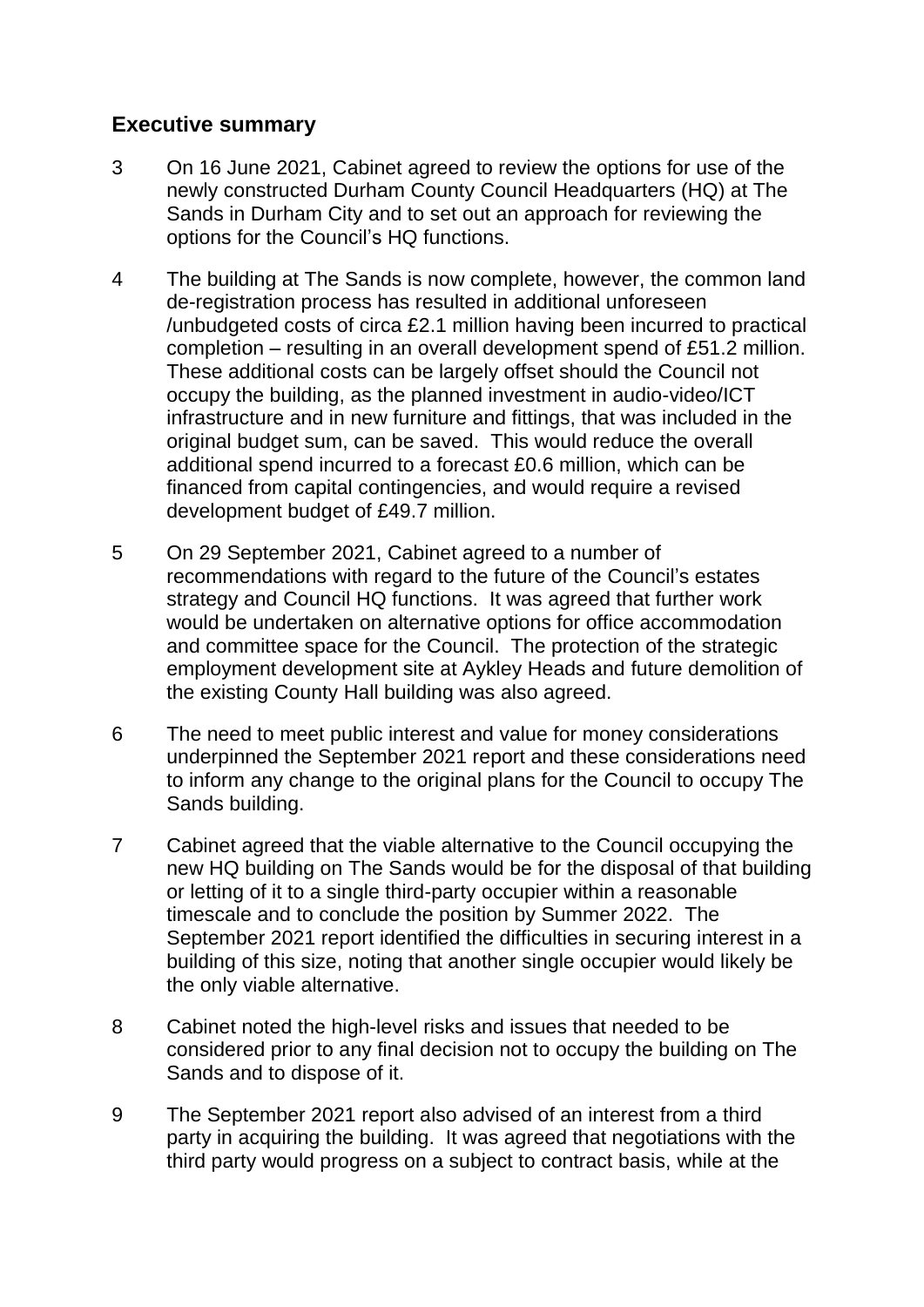same time a business case for an alternative accommodation strategy would be prepared. The interest from a specific third party was referenced in the report, but not formally identified at that time due to commercial confidentiality.

- 10 The interested third party is Durham University, which is seeking to acquire the building to enable the development of the University business school. The use of the building, readiness of the University and the heads of terms agreed for the purchase price are the key factors in the justification for the disposal to a 'special purchaser' in this case.
- 11 Durham University Business School (DUBS) and its strong global reputation would provide an important economic asset to the overall development. The University also has a key role in enabling and supporting an inclusive economy. The University has presented clear evidence of a readiness to move forward with the business school, subject to planning.
- 12 Common with all scenarios considered in the September 2021 Cabinet report was the need to limit the timescales to implementation. It was agreed that any negotiation with the third party must be concluded no later than three months following approval of any viable alternative office accommodation strategy, which was anticipated to be Summer 2022.
- 13 It was agreed that should it not be possible to reach a satisfactory outcome from negotiations with the interested third party within the timeframes set out in the Cabinet report, or if a viable alternative office accommodation strategy was not found, then the Council would occupy the building on The Sands as its new HQ.
- 14 The proposed disposal to the University is subject to planning approval of a change of use for the existing site to support the use as a business school (use for education purposes). A planning application led by the University is expected to be considered by the County Planning Committee in July 2022.
- 15 This report provides Cabinet with the outcome of the negotiations with the University and the business case for disposal, including the broader economic outcomes and the alternative Council office accommodation strategy that could be implemented. The report addresses the public interest and value for money considerations that need to inform any change in the original plans for the Council to occupy the building on The Sands.
- 16 Underpinning the recommendations set out in this report are a range of issues, not only the importance and opportunity to ensure a high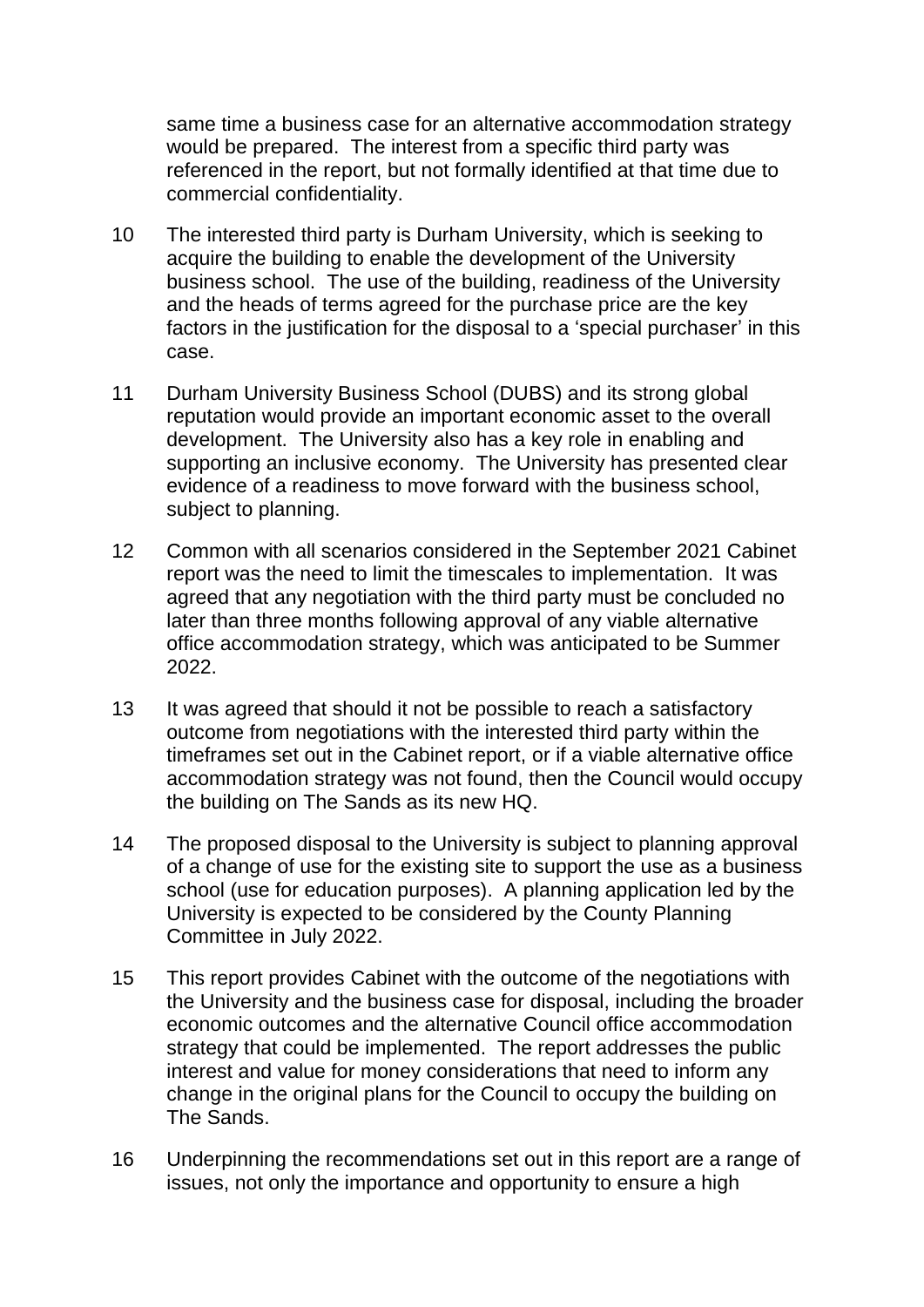performing and consistent approach for publicly accessible, workforce accommodation and space, but also the opportunities to achieve strong economic objectives releasing wider development for the county, a strong commercial outcome for public money and an alternative accommodation plan that meets the Council's needs.

- 17 There are a number of key areas that are considered as part of the business case that has been developed:
	- (a) demonstrating a strong financial position from progressing the alternative options;
	- (b) a clear economic case that meets the Council's aspirations for levelling up and an inclusive economy;
	- (c) the connectivity of the development of the Council's estate with broader regeneration master plans for the county including the Aykley Heads strategic employment site development;
	- (d) the need to ensure that climate change is considered in the proposals; and
	- (e) ensuring that the development of the estate can reflect the needs of the Council to deliver effective services and workforce wellbeing.
- 18 Technical reviews to assess the key aspects of the strategic, economic, financial, commercial and the management case for the proposals have been undertaken. This includes understanding the costs and comparison of the benefits of the alternative estates strategy that is proposed, against the original business case for occupying the building on The Sands.
- 19 Additional work will be required on the detailed development and assurance of the project as it is implemented.
- 20 In reviewing the preferred option for the alternative estates strategy, a number of options and building scenarios have been considered.
- 21 Taking account of the desired objectives, the preferred alternative accommodation strategy, as set out from paragraph 90, consists of occupation of the building currently under construction at Plot C, Aykley Heads, a new build civic centre incorporating a conferencing facility at Plot D, Aykley Heads and the refurbishment of the former Customer Access Point building at Front Street, Stanley, which are recommended for the following reasons:
	- (a) considers the estate as part of a broader plan for regeneration;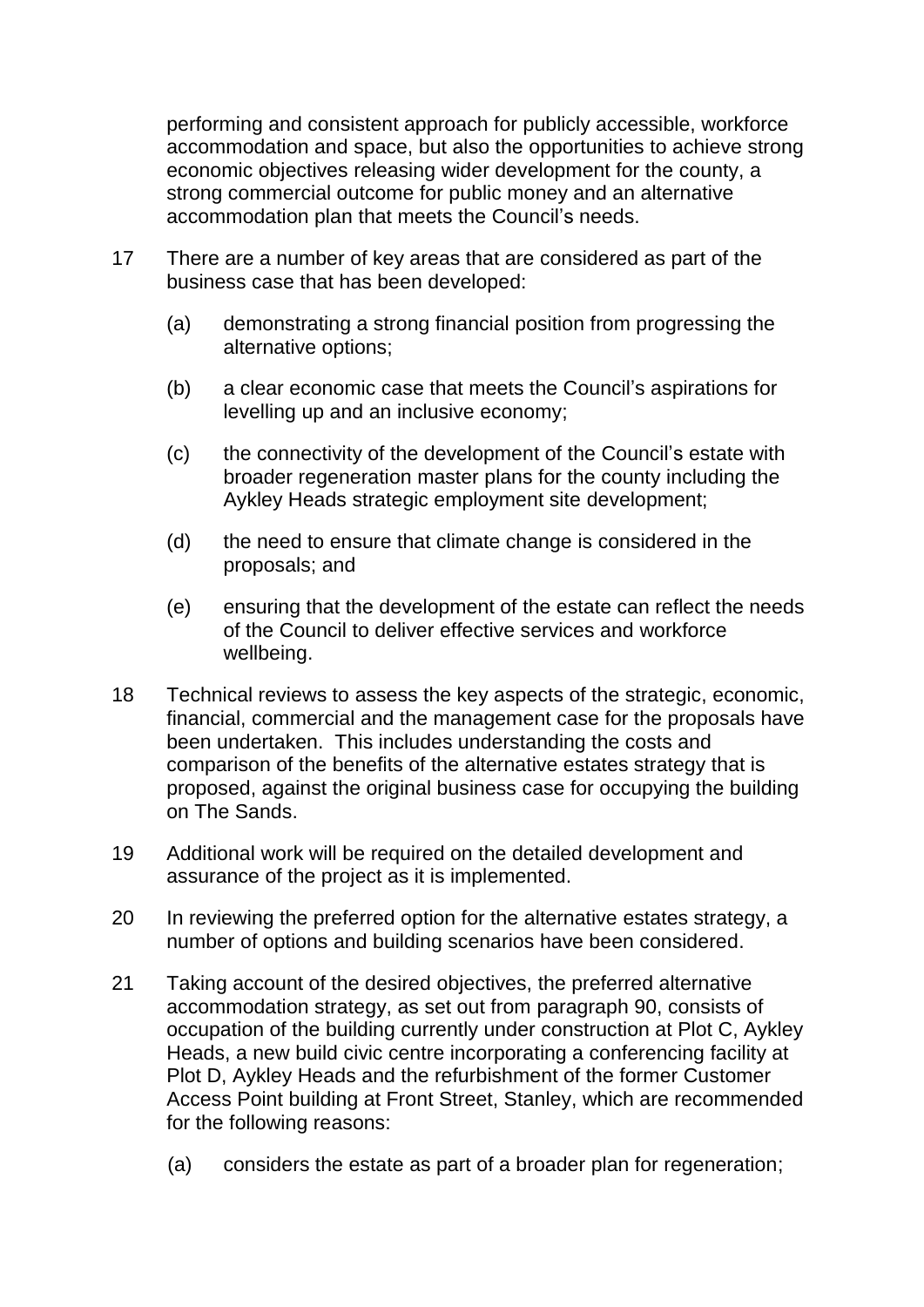- (b) provides flexibility for the Council's office accommodation;
- (c) allows increased use of existing assets;
- (d) provides the option for civic accommodation to be used as a conference facility for the wider Aykley Heads employment site, which will enhance marketing opportunities for the Aykley Heads site;
- (e) overall, the revised estates strategy seeks to deliver against a range of objectives to meet a balanced outcome and ensure value for money.

# **Recommendation(s)**

- 22 Cabinet, having regard to the corresponding exempt report, is recommended to:
	- (a) note the work that has been undertaken to review the Council's current main office estate and office accommodation requirements, to reflect the needs of the business and the ways of working post Covid, and the business case underpinning the preferred alternative office accommodation strategy set out in this report;
	- (b) note the options set out from paragraph 90 to provide an alternative HQ and office accommodation, including the proposal for a new civic site for the authority which provides an opportunity for wider events space at Aykley Heads and will enhance the attractiveness of the site to prospective occupiers;
	- (c) agree the preferred office accommodation option for a new build civic centre at Aykley Heads Plot D, use of the building under construction, Plot C at Aykley Heads for office accommodation and refurbishment and use of the former Stanley Customer Access Point;
	- (d) note the flexibility to review the scope and scale of the new build and refurbishment areas to reflect any changing requirements which could include bringing other buildings into the strategy. Authority for such changes to be made to be delegated to the Corporate Director of Regeneration Economy and Growth and Corporate Director of Resources in consultation with the Cabinet Members for Resources, Investments and Assets and for Finance;
	- (e) note that this strategy will be further developed considering technical delivery, legal issues, consultation and further detailed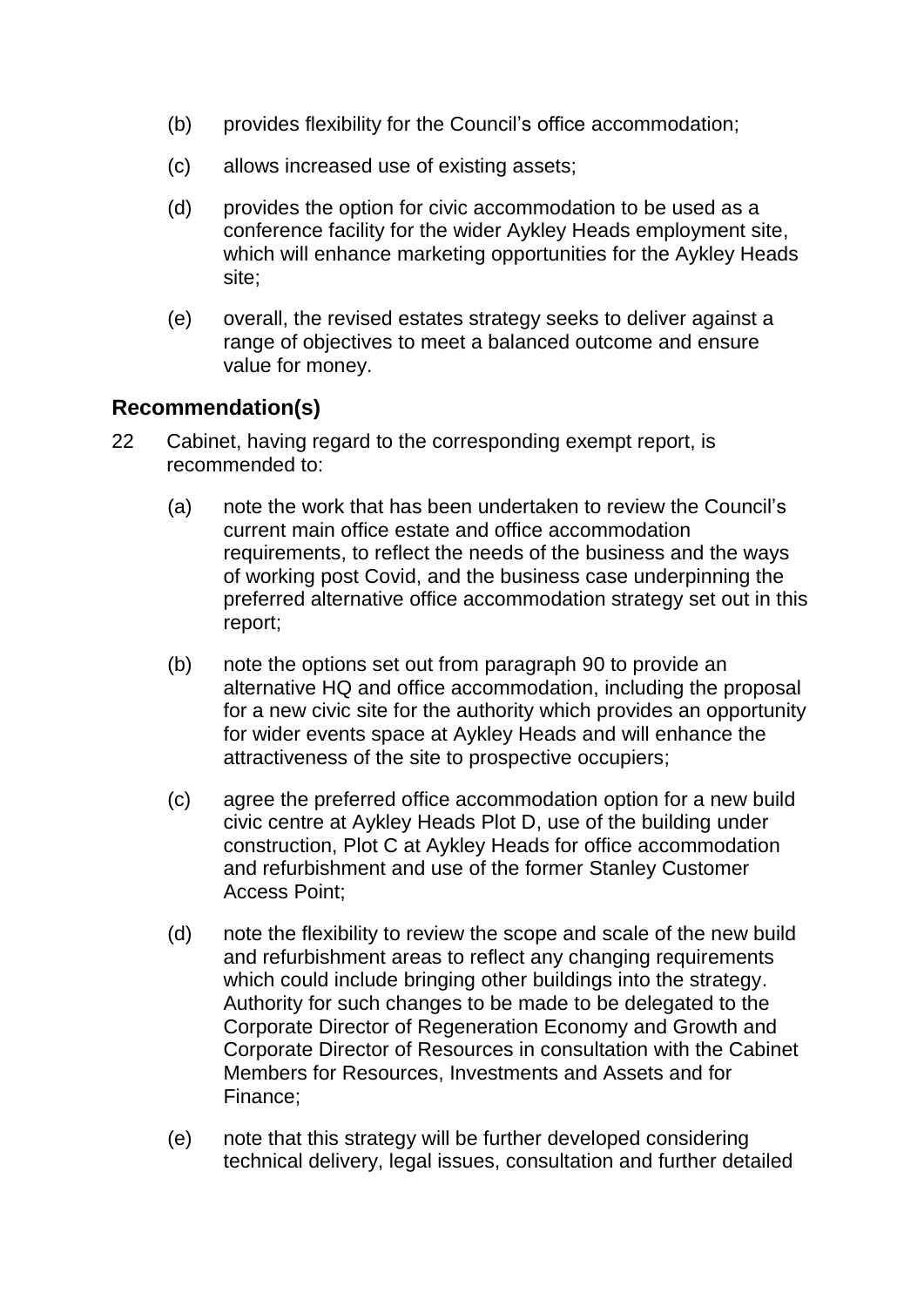appraisals commensurate with a development of this type and scale;

- (f) agree to progress with the disposal of the building on The Sands, to exclude the surface car park area and multi storey car park, to Durham University. The disposal to be subject to planning permission for a change of use to enable the building to be used as the University's business school;
- (g) delegate authority to the Corporate Director of Regeneration Economy and Growth and Corporate Director of Resources in consultation with the Cabinet Members for Resources, Investments and Assets and for Finance to agree the detailed terms of the disposal;
- (h) agree that should the University not move forward with the acquisition within timescales set out in paragraph 97 of this report, that the Council moves into the existing building on The Sands;
- (i) agree that any surplus funds from the disposal that are not otherwise required for the delivery of the Council's revised estate strategy will be available for MTFP planning purposes and can be considered for a range of investment opportunities including levelling up investment across the wider county;
- (j) agree that the capital budget for The Sands development is increased by £0.6 million, financed from capital contingencies, on the basis of the building being sold to Durham University, or £2.1 million if retained and occupied.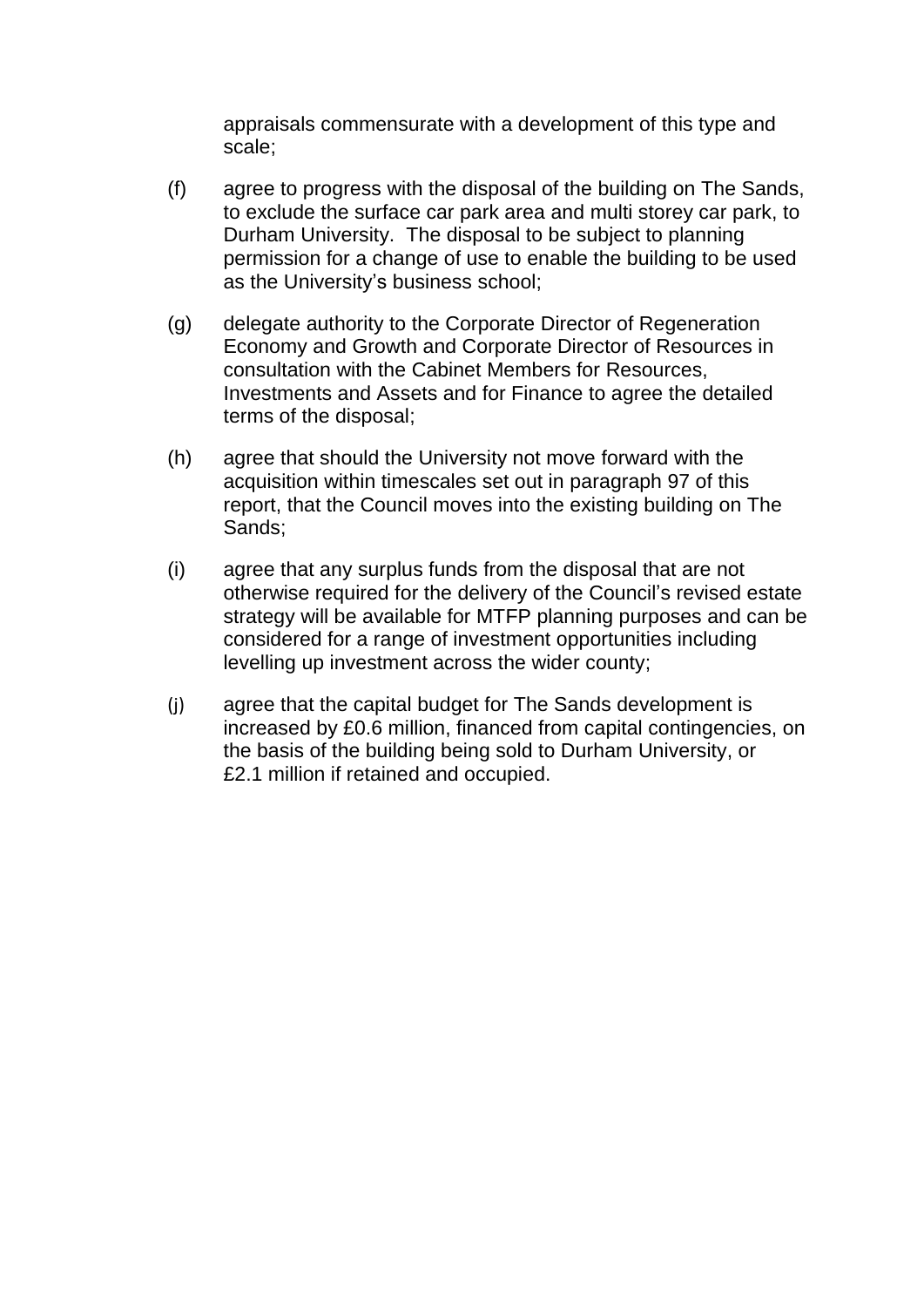# **Background**

- 23 On 16 June 2021, Cabinet agreed recommendations which set out proposals to review the options for use of the newly constructed Durham County Council Headquarters (HQ) at The Sands in Durham City, which reached practical completion in March 2022 and to set out an approach for reviewing the options for the Council's HQ functions. The scope of the review set out in the report was as follows:
	- (a) review the options for utilising the new building at The Sands, Durham City;
	- (b) consider the options for the location of HQ functions taking account of the review of the new building and assessing the options for the existing HQ site at Aykley Heads; and
	- (c) ensure that the strategic employment site proposals for Aykley Heads are fully considered as part of the review.
- 24 On 29 September 2021, Cabinet considered the outcome and evidence from the review findings, along with a series of recommendations linked to this evidence. This included consideration of relevant contractual, legal and financial implications including those relating to the timescales of any decision. In summary the review found that the only viable alternative to the Council occupying the building on The Sands would be for disposal or letting to a single occupier.
- 25 Cabinet was advised of an interest from a third party in acquiring the building on The Sands. The third party was not formally identified at that stage, however it was agreed that negotiations would progress on a subject to contract basis. It was also agreed that a business case was required before any final decision not to occupy the building on The Sands.
- 26 The business case needed to consider a range of relevant issues, including the development of alternative options for office accommodation and committee space for the County Council, whilst protecting and ensuring the outcomes of the Aykley Heads strategic employment site development, the demolition of the existing County Hall building, and the need to meet public interest and value for money considerations, which needed to inform any change in the original plans for the Council to occupy The Sands building.
- 27 The purpose of the business case was to ensure subsequent decision making had clear regard to economic, financial, commercial, management and strategic objectives. The September 2021 report identified that the business case needed to address the following factors: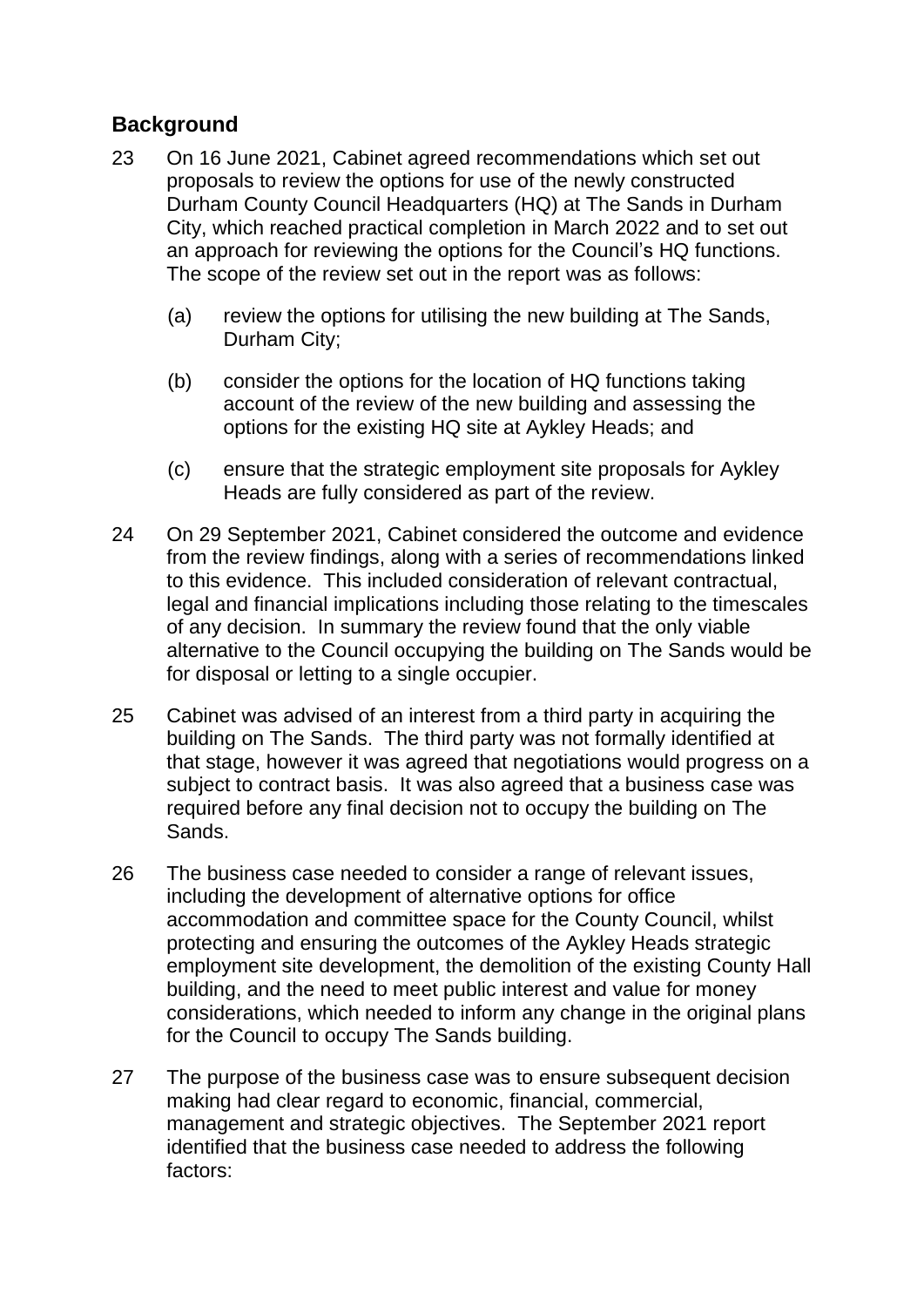- (a) Why is it no longer considered appropriate for the Council to occupy the HQ and what is the business case to support this alternative action?
- (b) What is the alternative plan for the Council's office and civic/committee accommodation in the absence of occupying the new HQ on The Sands?
- (c) What are the resources and costs and other implications of disposing of the HQ building to a third party?
- (d) What are the wider impacts of this decision including the investment strategy for the county?
- 28 The following scope and key assumptions were subsequently developed to underpin the business case and address the factors referenced above:
	- (a) the suitability for office accommodation and committee space of all Council's land and buildings, including options for rationalising the estate, bringing any vacant buildings back into use as well as exploring the ability of developing new or extended property on Council-owned land;
	- (b) any buildings which are available or are likely to become available on the market for either freehold acquisition or leasehold;
	- (c) any available sites in private ownership which would be suitable for development.
- 29 In developing the recommendations contained in this report, there have been a number of key principles underpinning the business case:
	- (a) contribution to inclusive economy benefits;
	- (b) delivers buildings across the county as part of broader regeneration master plans;
	- (c) delivers a commercially strong position for the local authority with opportunities for potential additional investment to support levelling up opportunities across the county being explored;
	- (d) helps the sustainable growth for the University as a key business and anchor institution supporting growth;
	- (e) the sale proceeds received for The Sands must represent strong value for money and cover the costs incurred of developing both the original and any revised accommodation strategy;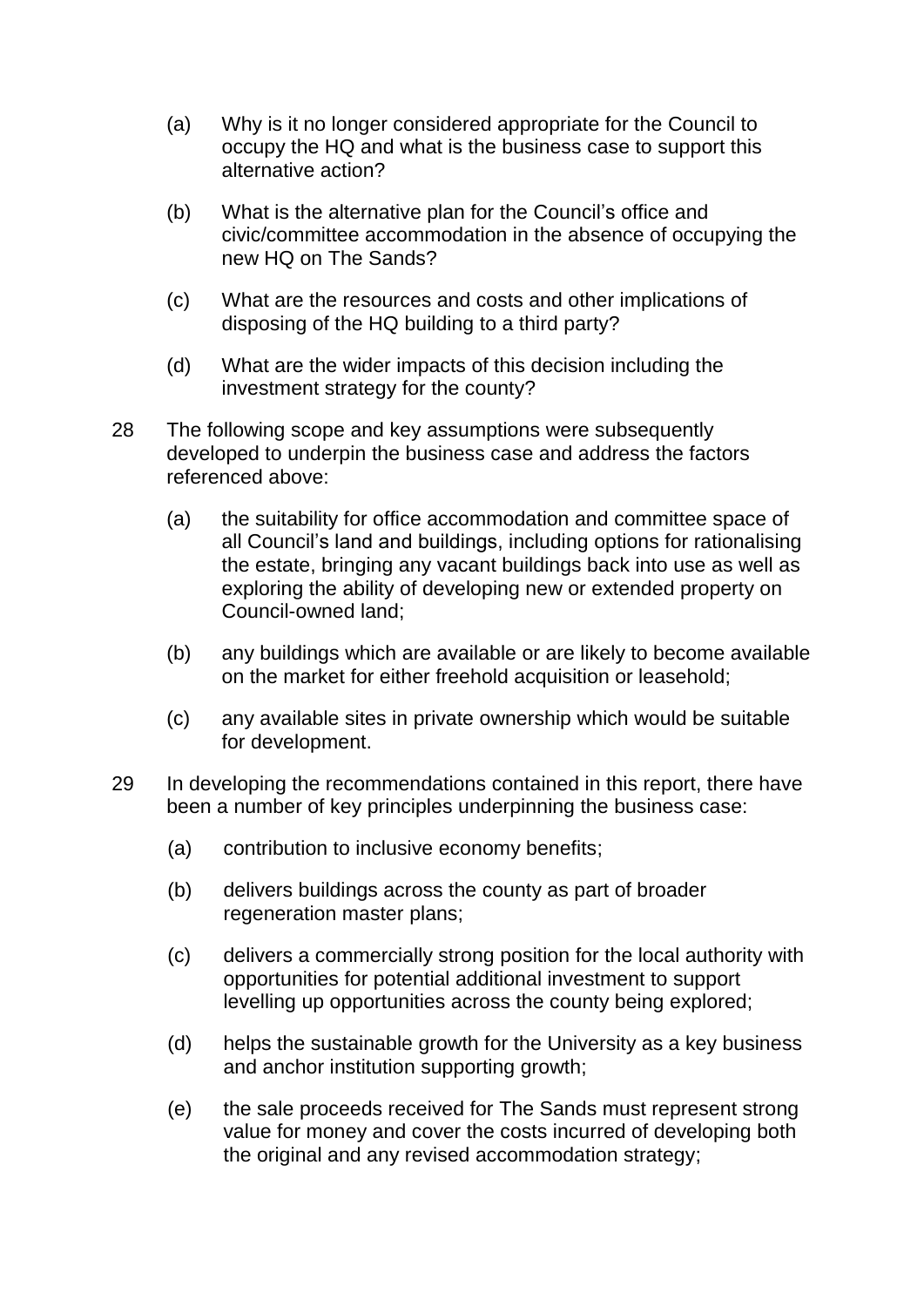- (f) the operational costs of the new model must reflect good value for money in comparison to both the original business case for occupying the building on The Sands and the existing budgeted running costs of County Hall;
- (g) delivery of a high-quality and consistent environment within the office estate, committee and civic accommodation which meets the Council's strategic approach to estates and aspirations in terms of office accommodation standards;
- (h) a commitment to the original office accommodation strategy in terms of those teams who have already been allocated space in other strategic sites still moving to these locations as originally planned;
- (i) civic, committee and the majority of the office accommodation that was to be co-located in The Sands building do not necessarily need to be accommodated together;
- (j) if accommodated separately there will be a requirement for a core number of staff to be housed within the civic and committee accommodation, which will be the County Council HQ;
- (k) the Council's main civic and committee accommodation needs to be readily accessible on public transport from both within and outside the county and needs to be in Durham City;
- (l) if office and committee accommodation are separated then the office estate must be located to maximise business benefits, maximise regeneration opportunities and consider accessibility for staff;
- (m) the Council's office accommodation standards will be set out corporately and adhered to across the estate. Only by absolute exception will a bespoke solution be put in place based on an identifiable and agreed service need;
- (n) although the Council is committed to the principle of more flexible working practices, the detail of the core parameters currently adopted will be reviewed as part of this options appraisal and in the light of learning from the pandemic. This will ensure any new accommodation is of the correct size to accommodate future requirements as well as future proofed to provide flexibility;
- (o) the size of the committee accommodation will be broadly based on the overall area that has been provided in the new HQ. As part of the options appraisal the flexibility of the accommodation, including the ability to accommodate hybrid meetings, will be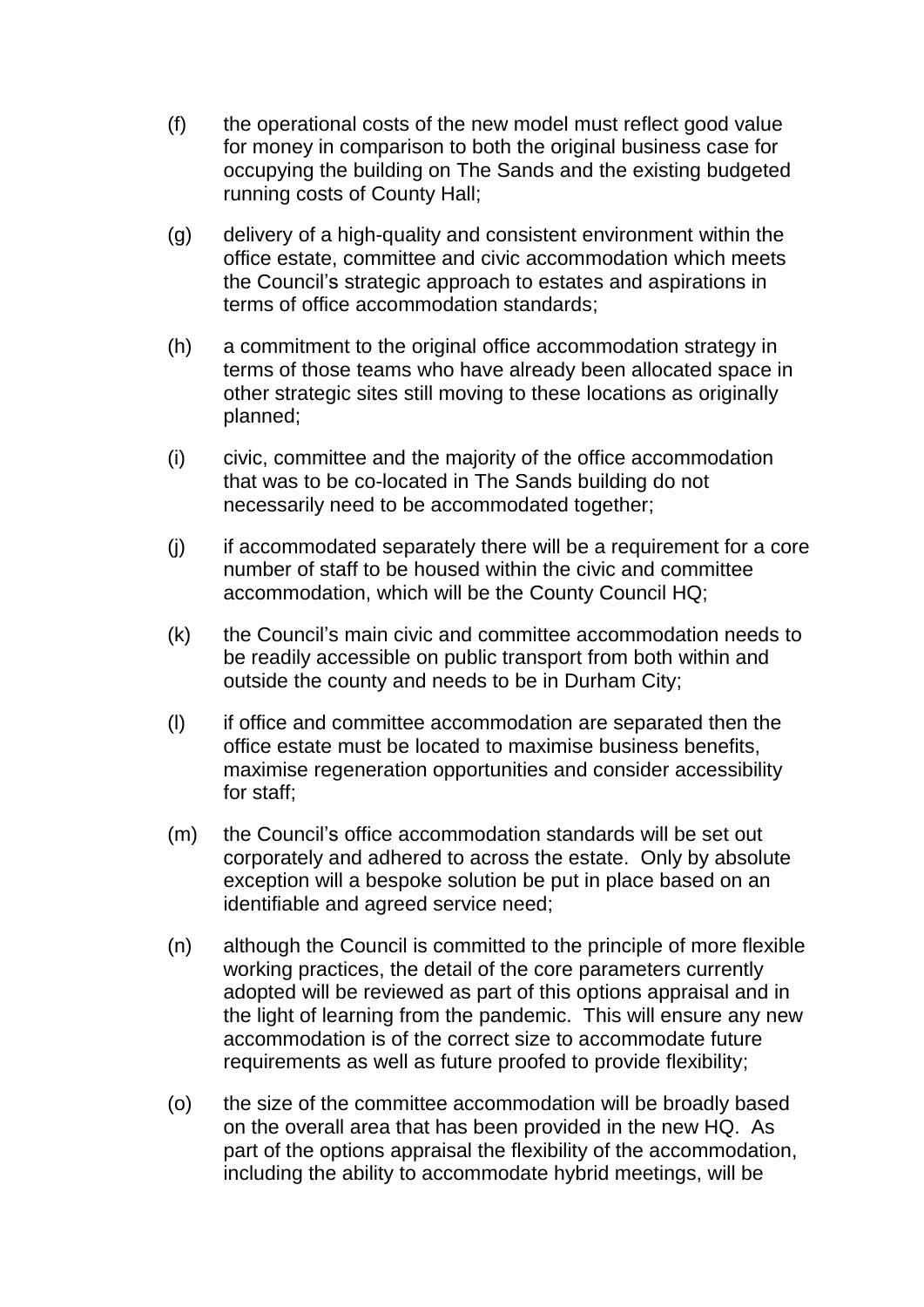further considered along with any learning from the pandemic; and

(p) a commitment to the Aykley Heads strategic employment site development, which continues to evolve and will be considered as part of the process.

#### **Project Governance**

- 30 To progress the work to complete the review, a Task and Finish group was established which included a core team from within the Council, supplemented with external support. The group included officers with detailed knowledge of the Council's existing estate strategy and of site and building availability in County Durham, including those buildings in private ownership. The group comprised architects, project managers, facilities managers and cost consultants.
- 31 Corporate Management Team and relevant Cabinet Members have been involved throughout the development process of the alternative options and this oversight will need to continue going forward as the programme moves into the implementation stages.

# **Space Requirement**

- 32 The building on The Sands provides a gross internal area of circa 10,278 sqm. This is arranged over three levels, with a further two-part level to the upper floors. The building has been designed to British Council for Offices (BCO) standards and to meet all modern designs and sustainability credentials being BREEAM Very Good and is EPC A rated.
- 33 Based on the Council's accommodation standards the building could accommodate approximately 1,178 employees. This allows for meeting rooms, break out space, as well as informal collaboration space.
- 34 The Council is moving to a more flexible approach to office working with office-based employees currently working on a hybrid basis and able to work from home two days a week and based in the office three days. To be most effective, this way of working requires office accommodation to be as flexible as possible with adequate space allowed for larger numbers of employees to collaborate as well as adequate meeting space and break out space.
- 35 Any accommodation strategy needs to be flexible enough to provide for the Council's needs now and in the future. This will offer the ability to expand and contract as well as share with third parties should the need or opportunity arise.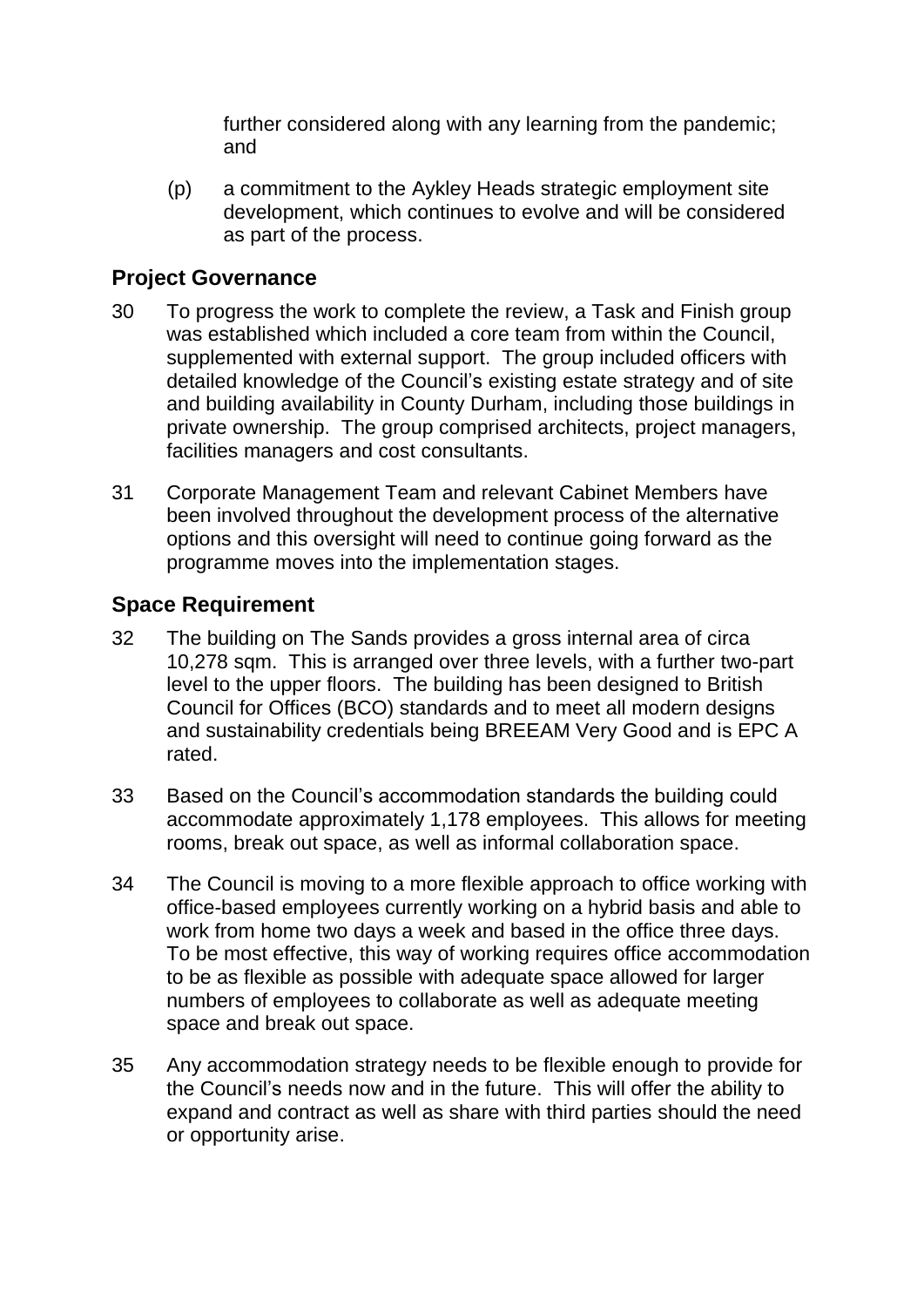- 36 The office market has not had the opportunity to fully respond to any post Covid trends in use and therefore the Council's office estate also needs to be flexible enough to adapt to the post Covid working environment and business requirements.
- 37 The need for increased flexibility and initial post Covid learning has been taken into account when assessing the current and future office accommodation requirements. At this stage, these requirements have been developed at a macro level, ensuring any alternative arrangements can accommodate all the employees that previously needed to be accommodated in the building on The Sands. Further work is required to undertake a full review of the Council's existing organisational fit, including the location of specific teams that were originally envisaged as occupying the building on The Sands and considering the need for more collaboration space and less 'desk space'. This work will be undertaken once a decision is made on the issues set out in this report.
- 38 To provide a direct comparison to the existing building on The Sands, the floor areas used to assess the future need have been based on those provided in The Sands building, with alternative proposals including consideration of accommodation in a single building or across multiple sites.
- 39 If split across multiple sites, the following headline assumptions have been applied:
	- (a) civic accommodation will be supported by an appropriate level of office space on site; and
	- (b) the remaining office accommodation requirements will be located to maximise business benefits, regeneration opportunities and provide accommodation that ensures the workforce is as effective as possible, as well as aiding staff recruitment and retention.
- 40 In either scenario:
	- (a) civic accommodation will be readily accessible on public transport from within and outside the county, and ideally located within or in close proximity to Durham City; and
	- (b) office accommodation should follow the Council's 'Inspire' standards for strategy and design, and that the buildings seek to reduce carbon emissions. The Inspire Programme was launched from the original objectives outlined in the Office Accommodation Programme 2. A series of key principles were developed in line with the Council's values which would govern the future working culture and office environment for the move to smarter, more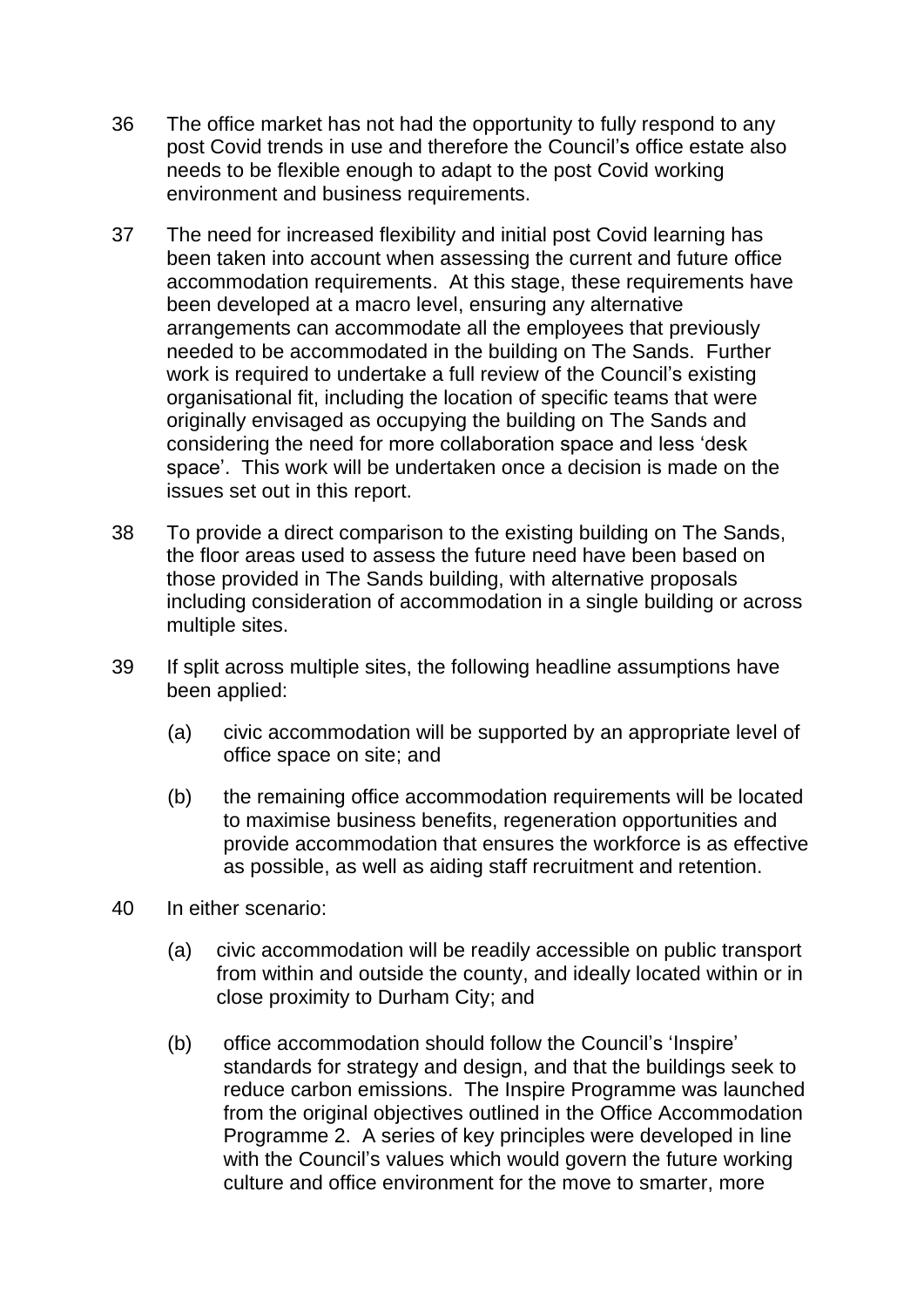flexible ways of working. In order to drive this significant change and innovation throughout the Council, three key themes were created; Inspiring People; Inspiring Places; Inspiring Change. These interlinking themes were to focus on transforming the way people work and how space can be used differently to form a flexible and coordinated approach to utilising the Council's strategic sites and wider supporting sites.

#### **Assessment Methodology Estates**

- 41 A staged approach to identifying/establishing sites and/or buildings that may be suitable to provide replacement accommodation for the office and civic estate as replacements for the building on the Sands has been undertaken. This is summarised below with further details available at Appendix 2:
	- Stage 1: High level assessment of all Council assets across the county – both land and buildings;
	- Stage 2: Longlist of potentially suitable land and buildings in Council ownership;
	- Stage 3: Identification of any sites and buildings in private ownership;
	- Stage 4: Combined and refined long list of opportunities in Council and private ownership;
	- Stage 5: Site inspection of refined long list;
	- Stage 6: Two stage suitability review;
	- Stage 7: Shortlist of buildings and sites that were worthy of further consideration;
	- Stage 8: Assessment of potentially viable options, shortlisted buildings and sites considered in more detail as to their suitability and ability to be refurbished/altered;
	- Stage 9: High level assessment of capital and revenue costs for each potential solution.

# **Assessment of Potentially Viable Options (Stage 8)**

- 42 Stages 1-7 provided a shortlist of buildings and sites which, presented at a high level, set out viable options to provide an alternative accommodation strategy.
- 43 A more detailed assessment was then carried out on the potential viability and feasibility of shortlisted options.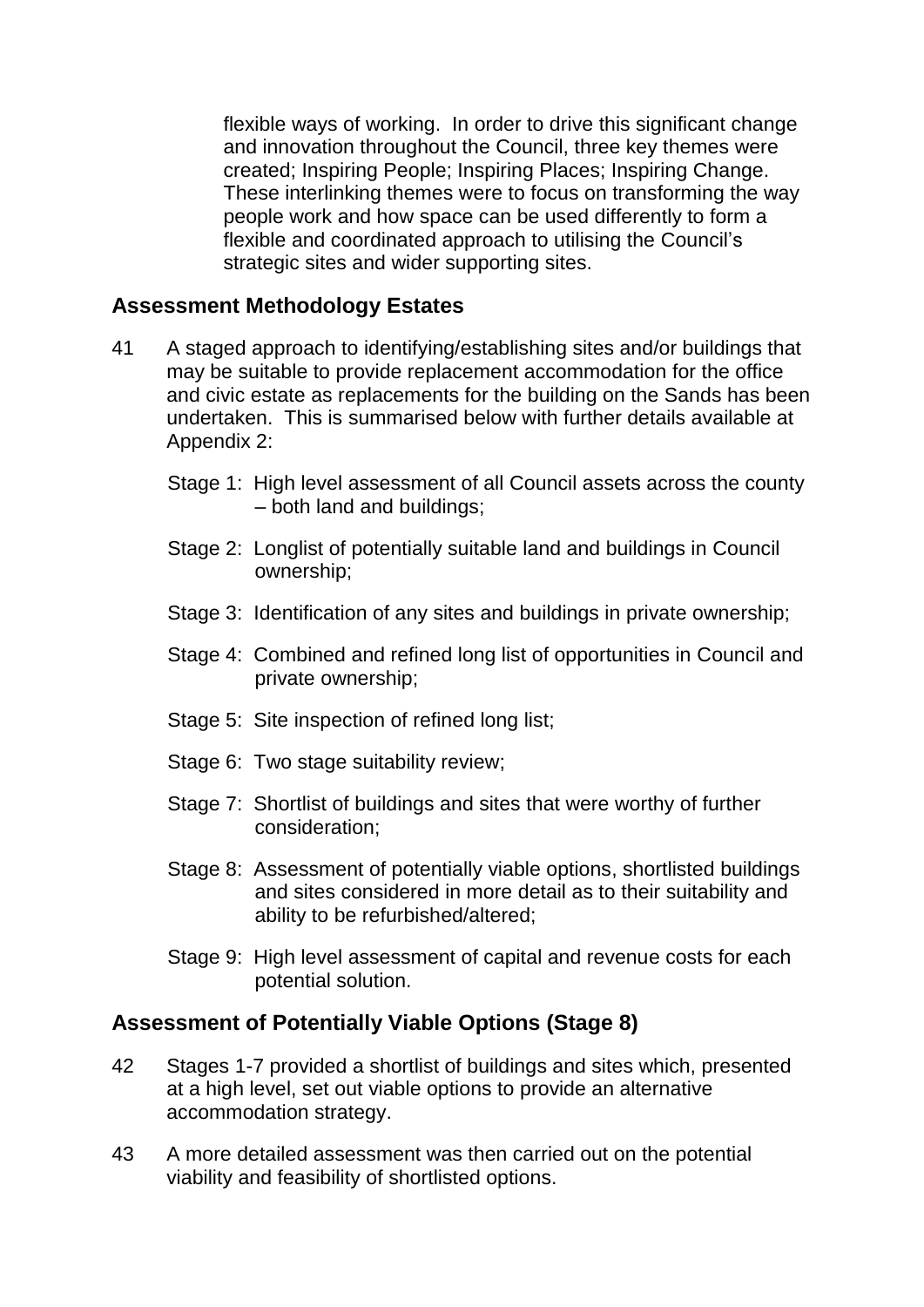- 44 The list of potentially viable/feasible sites and buildings is set out below:
	- Aykley Heads Plot C;
	- Aykley Heads Development Site Plot D;
	- Durham, Salvus House;
	- Spennymoor Education Development Centre;
	- Meadowfield Annand House;
	- Durham, Priory House;
	- Tanfield Lea, Comeleon House;
	- Stanley, Front Street former Customer Access office.
- 45 From the review undertaken, it was concluded that there is no single building that provides an alternative accommodation solution for the building on The Sands without compromising other strategic objectives. There is also no single suitable available building, either in Council ownership or currently available in the marketplace, that could provide an alternative to the civic accommodation requirements, and therefore any alternative would need to be purpose built.
- 46 A high-level assessment of potential 'multi-accommodation options' to provide adequate accommodation and meet civic/committee needs was undertaken. At this stage the assessment of potential options for office accommodation is based on a desk ratio approach to providing the required numbers of employees in suitable accommodation and fulfilling the civic and committee space requirements for the Council. Further work will need to be carried out on the details of the implementation of these options as part of more detailed workforce planning.
- 47 Based on the work undertaken to date and new models of working being adopted, sufficient assurance can be provided that the options available to the Council, and within the existing strategic office estate, will provide adequate accommodation to relocate our workforce that would otherwise have been located in the building on The Sands.
- 48 The potential numbers of staff that could be accommodated in each building are shown in the table below. As is normal practice, and subject to the recommendations in this report being agreed by Cabinet, further work will be undertaken on the detailed design and requirements for altering/refurbishing buildings, detailed risk assessments, refined cost analysis and other matters specific to individual sites.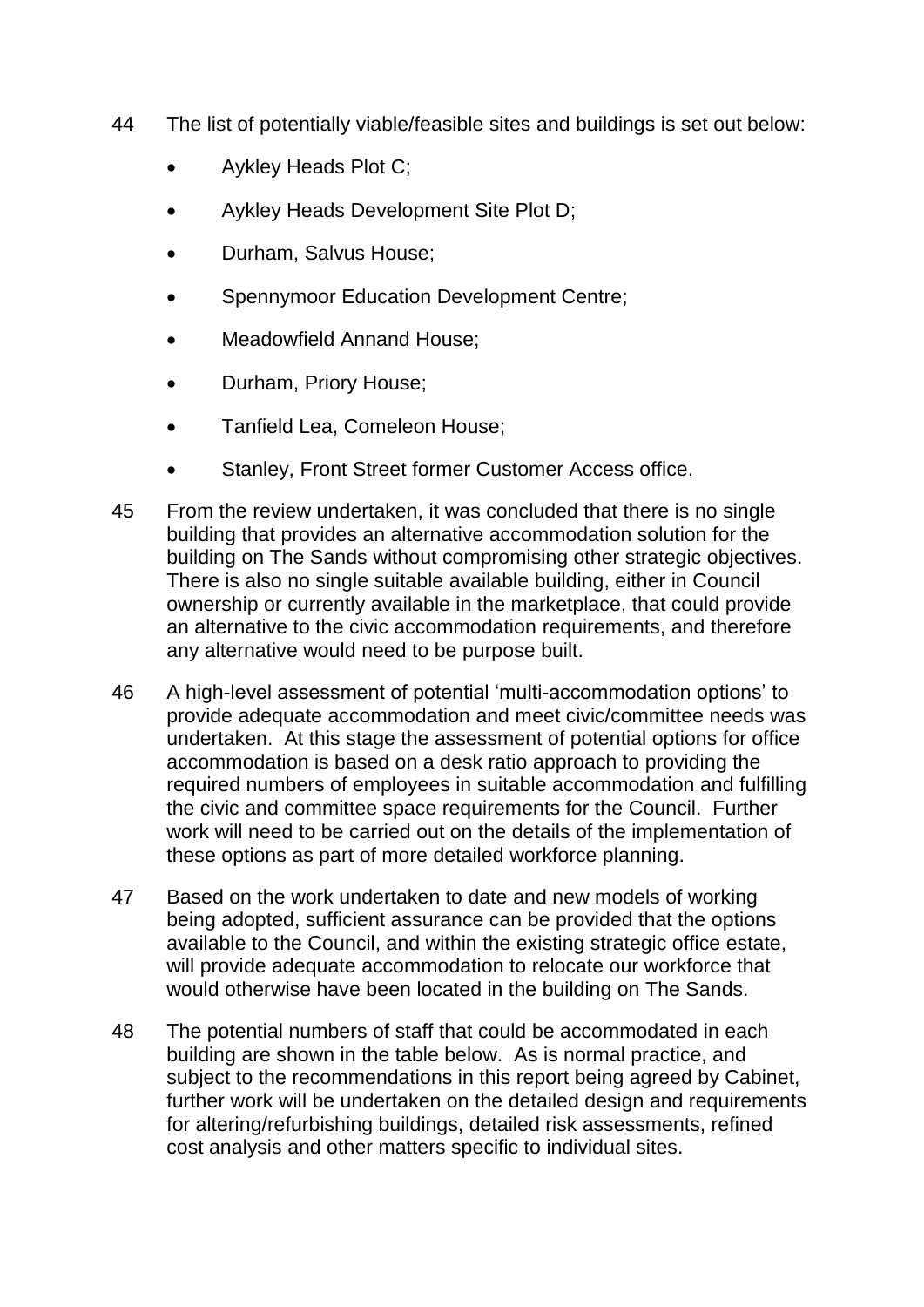| <b>Site</b>                                                        | <b>Approximate</b><br>headcount that can<br>be accommodated | <b>Notes</b> |
|--------------------------------------------------------------------|-------------------------------------------------------------|--------------|
| Aykley Heads Plot C                                                | 539                                                         | (i)          |
| Aykley Heads Plot D Development<br><b>Site</b>                     | 483                                                         | (ii)         |
| <b>Durham Salvus House</b>                                         | 454                                                         | (iii)        |
| <b>Spennymoor Education</b><br><b>Development Centre</b>           | 100                                                         | (iv)         |
| <b>Spennymoor Education</b><br><b>Development Centre Extension</b> | 509                                                         | (v)          |
| <b>Meadowfield Annand House</b>                                    | 214                                                         | (vi)         |
| <b>Durham Priory House</b>                                         | 208                                                         | (vii)        |
| <b>Tanfield Lea Comeleon House</b>                                 | 115                                                         | (viii)       |
| <b>Stanley Front Street Offices</b>                                | 78                                                          | (ix)         |

- (i) Plot C is under construction with completion anticipated Autumn 2022. As part of the original Aykley Heads development, the building was to be offered as a commercial letting, however it is available to be used by the Council.
- (ii) The Aykley Heads development site (Plot D) assumes a building which would accommodate both civic/meeting accommodation, including Members' office accommodation as well as a multipurpose Council chamber and committee rooms. It would also provide office accommodation to provide space for a headcount of circa 483 employees. This civic meeting space area is greater than that provided in The Sands building to ensure that flexibility is provided to maximise the opportunities for dual use of this accommodation to provide for a conferencing facility to be available for the wider Aykley Heads development, as well as traditional civic space.
- (iii) The Salvus House option is based on the building being used for Council office accommodation and would necessitate the repurposing of the building. The building is currently held for commercial let, and this option would require relocation of the businesses who hold rental agreements/leases.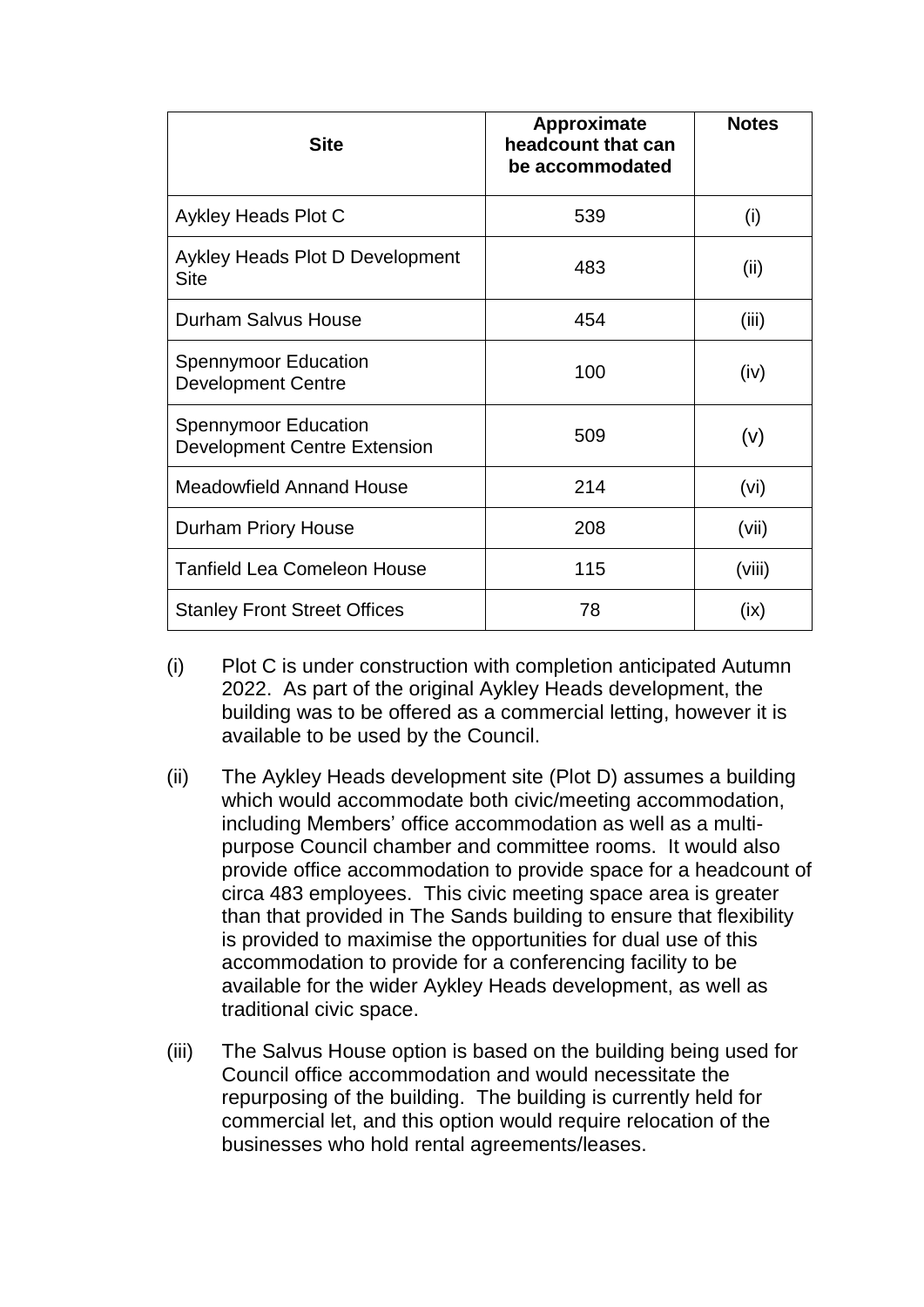- (iv) The Spennymoor Education Development Centre (EDC) provides two opportunities. A refurbishment option includes the repurposing of the existing building to provide a corporate training facility and small area of additional office accommodation, which would seek to maximise use of the existing accommodation.
- (v) Another option at the EDC would be to develop new build office accommodation by way of an extension to the existing building, which could also include refurbishment and re-purposing of existing accommodation.
- (vi) Annand House proposals set out the total headcount that could be accommodated in the building, including those already accommodated. This option provides for a small overall increase in headcount through improving internal layouts.
- (vii) Priory House is purpose-built office accommodation located near to the Arnison Centre. The building was formerly occupied by the Council's workforce and is currently leased out.
- (viii) Comeleon House at Tanfield Lea is predominantly a storage facility and accommodates the Council's design and print operational teams. It has a small amount of office space and the head count includes those staff already located in the building. There is potential for only a small overall increase in capacity.
- (ix) Stanley Front Street is a Grade II listed building that was vacated by the Council in 2016 and has been marketed for sale a number of times. It is currently derelict and requires investment to bring the premises back into use. It offers the opportunity to bring much needed investment into Stanley, and to provide wider regeneration opportunities to the town through public investment. Given its listed building status this site would present some challenges in terms of accessibility and office layout, which would need to be considered in further detail if it was to be progressed.

# **High Level Viability Assessment**

- 49 A viability assessment has been undertaken against all of the shortlisted options. A summary of that assessment is set out below. Whilst a more detailed space-planning assessment will be required at the next detailed design stage, there is sufficient evidence conclude that the required staff numbers that can be accommodated within the sites that have been assessed:
	- (a) Aykley Heads, Plot C, offers potential to provide a flexible space in a building that will be available within a relatively short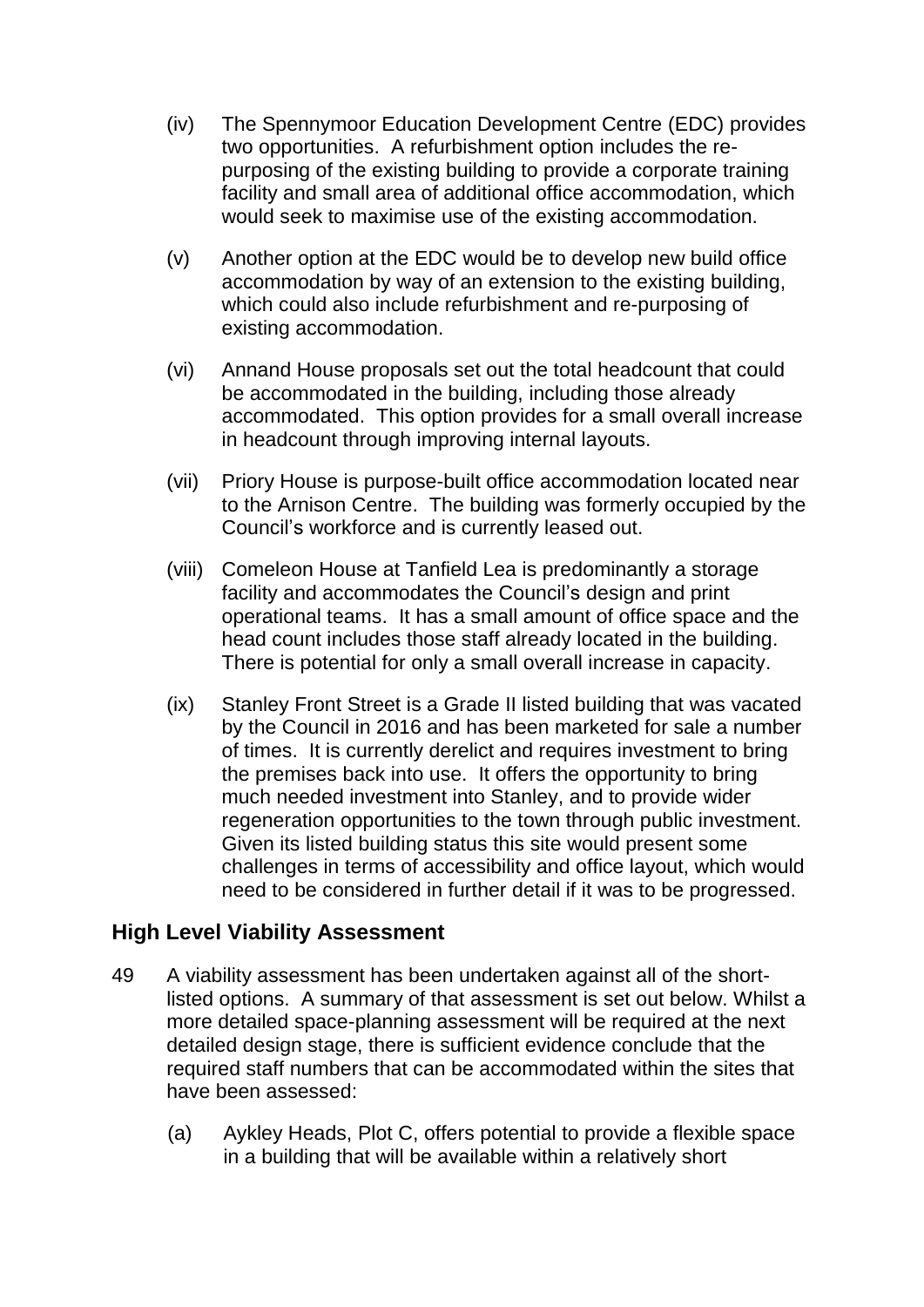timescale. Consideration would need to be given to the grant funding provided by the LEP to part finance the construction.

Conclusion: To be further considered as part of an alternative accommodation strategy.

(b) Aykley Heads, Plot D Development Site offers the potential to provide flexible dual use civic space for the Council and, importantly, conferencing accommodation and facilities for the broader Aykley Heads development, along with office accommodation. The overall size of accommodation can be adiusted to reflect need.

Conclusion: To be further considered as part of an alternative accommodation strategy.

(c) Durham Salvus House is currently occupied by Business Durham and a number of small businesses. If this building were to be used to accommodate additional Council staff, businesses would need to be relocated.

Conclusion : Due to impact and disruption for businesses already located in this site, this option is not considered appropriate for further consideration.

(d) Spennymoor Education Development Centre is extensively used by schools and a significant refurbishment and/or extension is not considered to represent the best option for the accommodation requirements set out in this report given the impact on existing users and wider implications on timescales for the development of the wider Aykley Heads site.

Conclusion: Not considered appropriate for further consideration.

(e) Meadowfield Annand House provides limited scope for additional office accommodation of the scale required.

Conclusion: Not considered appropriate for further consideration.

(f) Durham Priory House is currently leased out by the Council. Any Council occupation would require the current lease to be terminated with a resulting risk of the occupant relocating outside of the County Durham area.

Conclusion: Not considered appropriate for further consideration.

(g) Tanfield Lea Comeleon House has limited scope to provide additional office accommodation of the scale required.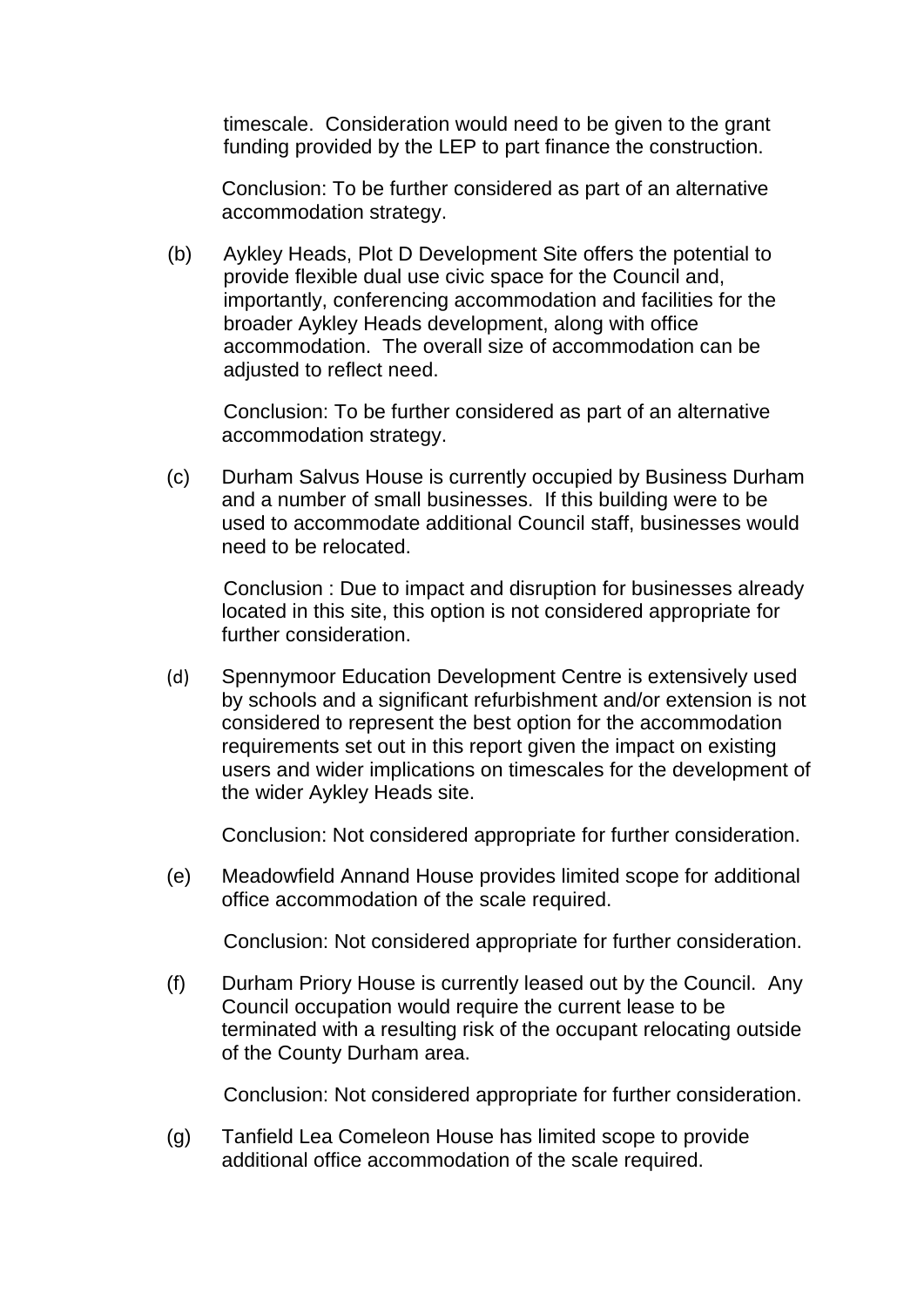Conclusion: Not considered appropriate for further consideration.

(h) Stanley Front Street is a vacant building which significantly detracts from the Town Centre and future investment opportunities. Although refurbishment costs are higher than for other buildings, bringing the building back into use as office accommodation as part of this strategy will bring broader regeneration opportunities and outcomes.

Conclusion: To be further considered as part of an alternative accommodation strategy.

# **Financial Considerations - Capital Costs**

- 50 Following the completion of the procurement exercise to establish the new proposed HQ on The Sands in Durham City, a budget of £49.1 million was established. The budget included the construction of a new multi-storey car park (MSCP) to provide car parking and replace the surface car park that the new building was constructed on as well as an adjacent surface car park to the main building. The original anticipated cost of the HQ building was circa £44 million, excluding subsequent additional costs for the common land deregistration process.
- 51 The budgeted capital expenditure on the new HQ on The Sands and the multi-storey car park was largely funded from earmarked reserves that had been created to facilitate the development (circa £41.3 million), alongside a small amount of prudential borrowing (circa £7.8 million) which has been fully accounted for in previous budget estimates.
- 52 The letting of the contract and construction of the building pre-dates the more recent challenges in the construction industry, which have seen significant supply chain impacts and inflationary pressures being experienced. Whilst the construction of the building has gone well, with the new building being delivered to budget, delays and additional costs have occurred due to the common land de-registration process. The common land, which was successfully de-registered was to originally accommodate the attenuation tanks for both the multi-storey car park and the new building as well as the sprinkler tanks for the new building. Ultimately this area of land is to be become a surface car park.
- 53 The common land de-registration process has resulted in additional unforeseen/unbudgeted costs of circa £2.1 million having been incurred to practical completion – resulting in an overall development spend of £51.2 million. These additional costs can be largely offset should the Council not occupy the building, as the planned investment in audiovideo/ICT infrastructure and in new furniture and fittings, that was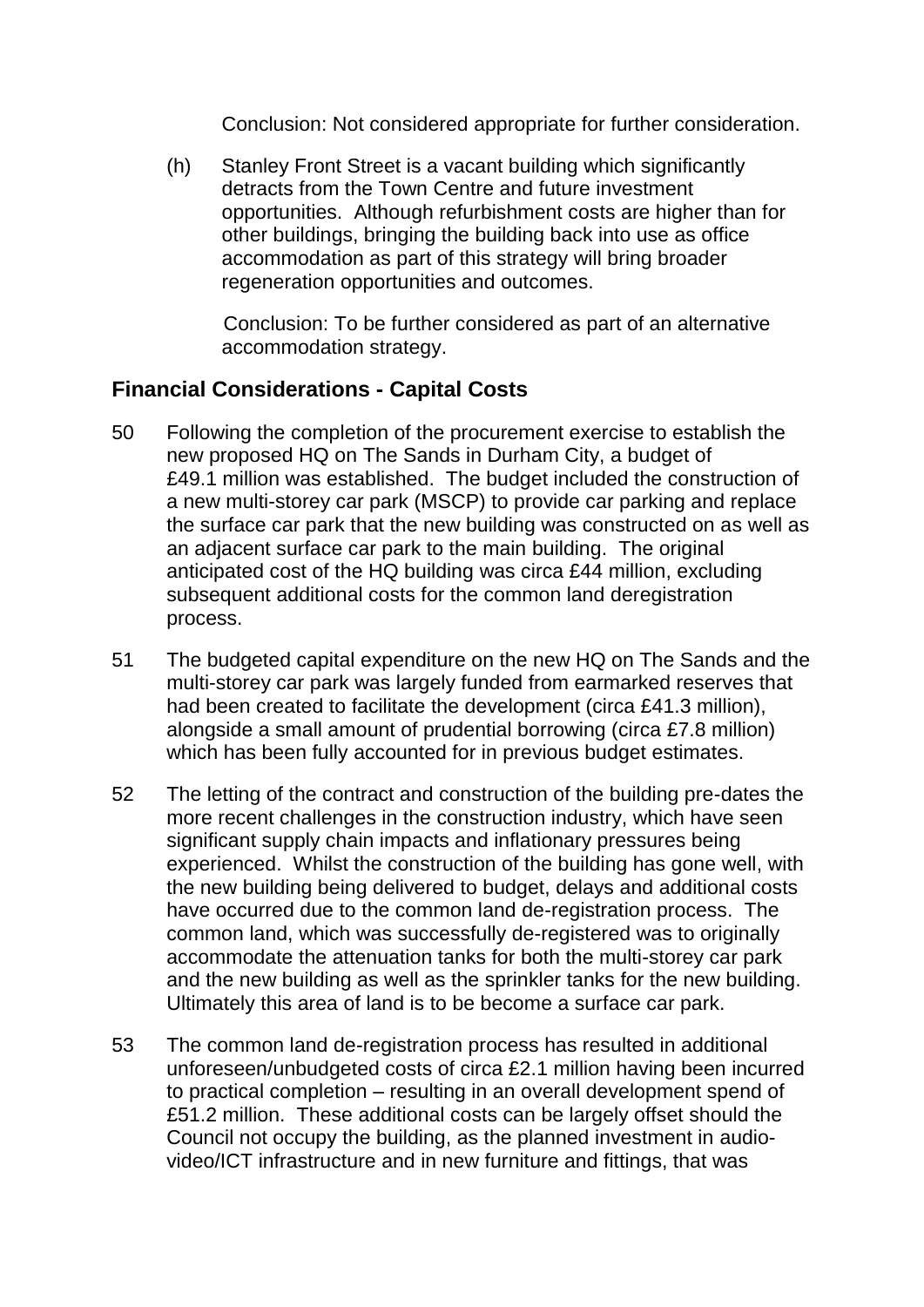included in the original budget sum, can be saved. This would reduce the overall additional spend incurred to a forecast £0.6 million, which can be financed from capital contingencies, and would require a revised development budget of £49.7 million.

- 54 Forecast capital costs for each of the buildings considered for the alternative accommodation strategy have been assessed and are set out in the exempt report. These costs include an additional risk factor to ensure that there has been adequate allowance made for:
	- (a) the exceptionally volatile marketplace, which is impacting the availability and costs of materials, labour and professional services;
	- (b) the fact that there is not a fully worked up brief and designs for all of the buildings that are to be considered at this stage. Detailed due diligence has not yet been carried out on many of the sites or buildings under consideration as the project is currently at an initial stage of development (RIBA 0) in some cases;
	- (c) the risk factor applied to each option has taken into consideration the specific risks for each project. For example, a higher level of risk has been applied to new build projects when compared with a refurbishment. Where risk has been applied to refurbishment options, consideration has been given to the scale of the refurbishment needed as well as the age and condition of the building.
- 55 A slightly larger area has been allowed for the proposed solution for civic accommodation to allow use of the accommodation as a conferencing facility for the wider Aykley Heads development. This can be adjusted and refined as the building is designed.
- 56 The forecasts capital costs of implementing an alternate office accommodation strategy are comfortably within the capital receipt the Council would realise from the sale of the building on The Sands.

# **VAT**

- 57 Local authorities can recover all VAT it is legitimately charged and have special status in VAT law by virtue of Section 33 of the VAT Act 1994 (as amended).
- 58 As a Section 33 body, the Council can recover VAT on expenditure incurred in generating exempt income, subject to this not exceeding 5% of total VAT recovered. This is known as the partial exemption calculation and generally/historically the Council runs at around 3.7% of its overall VAT recovered being in relation to exempt activities.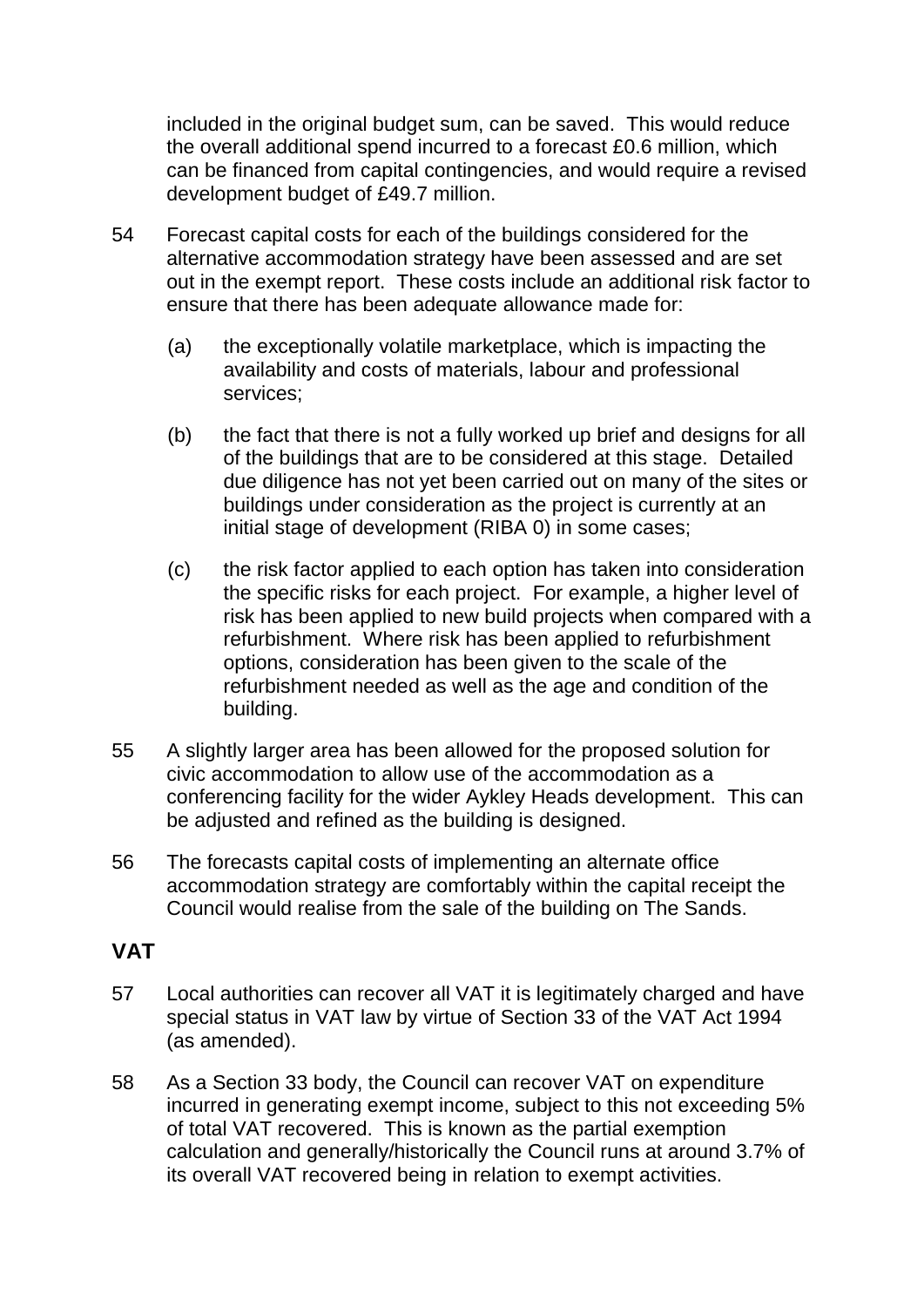- 59 The Council is allowed to breach the 5% limit in any given year, so long as it doesn't breach a seven-year average percentage. If the Council breaches that limit, it is obliged to repay to HMRC the total amount of VAT it has reclaimed in relation to exempt income in that year, plus potentially previous years, depending on the projects involved.
- 60 The Council's current policy is to opt to tax new developments in all circumstances to protect the Council's partial exemption position. This policy is followed due to the precarious nature of the Council's partial exemption given the planned significant investment in the Leisure Development programme.
- 61 Any disposal of the building on The Sands to Durham University would need to be subject to VAT. Full consideration of the Council's VAT position has been taken into consideration when assessing value for money consideration. Financial Implications - Running Costs and MTFP Impacts.
- 62 The original business case for the building on The Sands forecast the net revenue running cost of the new building on The Sands would be approximately £0.275 million less than the anticipated £1.763 million running cost of County Hall at the time of the 2018 HQ Cabinet report. The forecast £0.275 million saving is currently included in MTFP(12) as a 2023/24 saving. Regardless of the outcome of the business case being considered as part of this report, this saving requires reprofiling in line with the expected occupancy of the new History Centre.
- 63 The base budget for County Hall includes the current accommodation costs of the County Records and Archive Service. Separate accommodation budgets are held for the registration service at Aykley Heads. These services are due to transfer to the History Centre once the construction of that facility is completed.
- 64 Revenue budget estimates prepared for each of the potential buildings that are viable options and these demonstrate that a greater revenue saving than that originally anticipated through occupation of The Sands can be achieved.

# **The Economic Case**

# *Supporting Education and Private Sector Growth*

- 65 Durham University is a globally ranked, Russell Group University and one of the largest employers in our county with over 13,000 workforce nationally and Gross Value Added of £1.1 biilion.
- 66 Durham University is part of a cohort of major employers for whom social value through their investment is a key principle and they are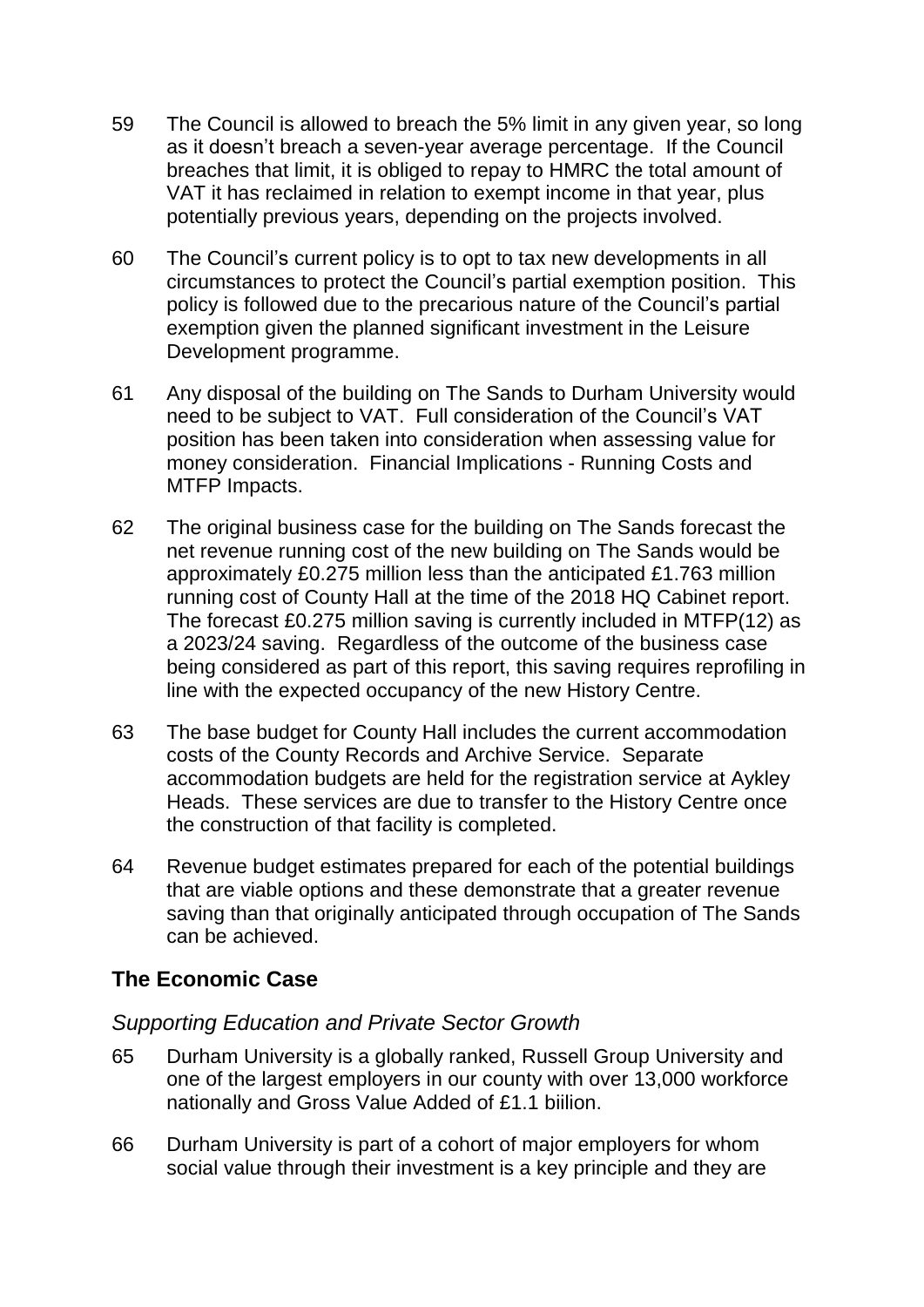currently working with Durham County Council through the Durham Pound initiative to ensure local spend and employment opportunities are maximised.

- 67 The University has a student population of over 21,000, supporting the city's footfall. The University is important to the county's workforce and importantly provides a unique selling point for the County in respect of the attractiveness of the county's labour market, which retains, supports and attracts investors and supports the productivity and capability of our businesses.
- 68 The University is important to County Durham's collective global reputation and has aspirations to deliver more through research and improved facilities.
- 69 An expanded business school, which would be unlocked by the new site on The Sands, will deliver according to the business plan of the Durham University Business School (DUBS) up to 780 roles by safeguarding and creating additional jobs.
- 70 The release of the Sands public building to the private sector will directly support the enablement of the significant investment from the University and unlocks the associated benefits highlighted above.

#### *Supporting Strategic Investment at Aykley Heads*

- 71 Aykley Heads is one of the county's important strategic investment sites. The planning permission for the master plan accounts for 38,468 sqm of development and a forecast potential of up to 4,000 jobs.
- 72 Beyond the immediate growth and jobs forecasts, Aykley Heads offers a strategic economic anchor to the county, as a specialist innovation district, representing the high-tech capacity within our economy for research, innovation, financial and digital services.
- 73 Building a new civic function on plot D with conferencing facilities and occupation of Plot C for Council office accommodation allows for the early development of Aykley Heads, with a Northern campus being supported by public sector uses to accelerate wider development.
- 74 This would include a multi-functional conferencing space, which will not only support the Council's civic requirements in a publicly accessible location, but also provides a meeting and conferencing venue, which would be a significant asset in attracting the private sector to the wider site.
- 75 This improved conferencing offer at the Northern zone of Aykley Heads would be supported by the redevelopment of the south of the site of the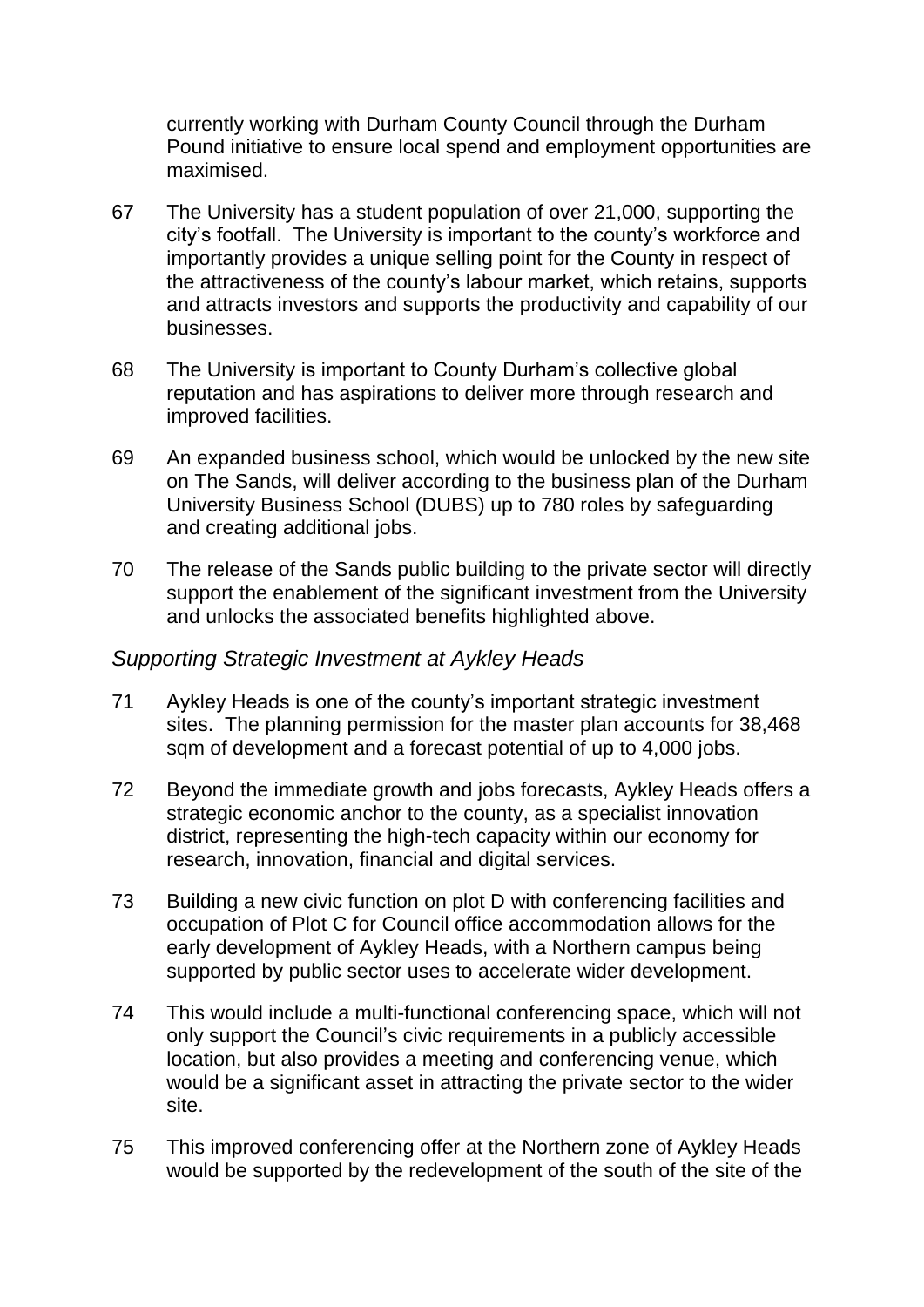former Durham Light Infantry Museum into a cultural and hospitality venue. These two accelerated sites would mean that in marketing the site for further private sector investment, the Council could demonstrate plans for a conference facility to the North and a cultural and hospitality venue to the South, which will significantly enhance the offer which is taken to market.

- 76 These investments can be strategically important to the market attractiveness of Aykley Heads, offering not only the greened landscape in an urban setting, complimented by the view of Durham City, but practical investments in facilities to make the development attractive and functional for business use.
- 77 Locating the public sector uses at the Northern end of the site, the prime development space which will be created by the demolition of County Hall and full master planning remains available and potentially accelerated, as market confidence is supported by this early investment.
- 78 Importantly, the plan for the demolition of County Hall is not impacted by the outcomes estates review, and therefore the Council can confidently continue to market the site in 2022 and give developer confidence on delivery, with additionality demonstrated through public sector job relocation and provision of additional facilities as set out above.

#### *Supporting Levelling Up*

- 79 The capital estimates indicate that net capital receipts to the Council from the disposal of the building on The Sands will exceed the estimated capital costs of implementing a revised accommodation strategy to meet the Council's civic and office accommodation requirements.
- 80 In development terms this would reflect a surplus on the development of the site and means that the public sector generates a surplus from the disposal of a public building to a private party.
- 81 Surplus funds from the disposal that are not otherwise required for the delivery of the Council's revised estate strategy will be available for MTFP planning purposes and can be considered for a range of investment opportunities including levelling up investment across the wider county.
- 82 This presents an important opportunity not only to secure a revised estates strategy that generates economic benefits, but in addition to create significant investment that can be recycled into the County for other purposes, at a time of constrained public funding.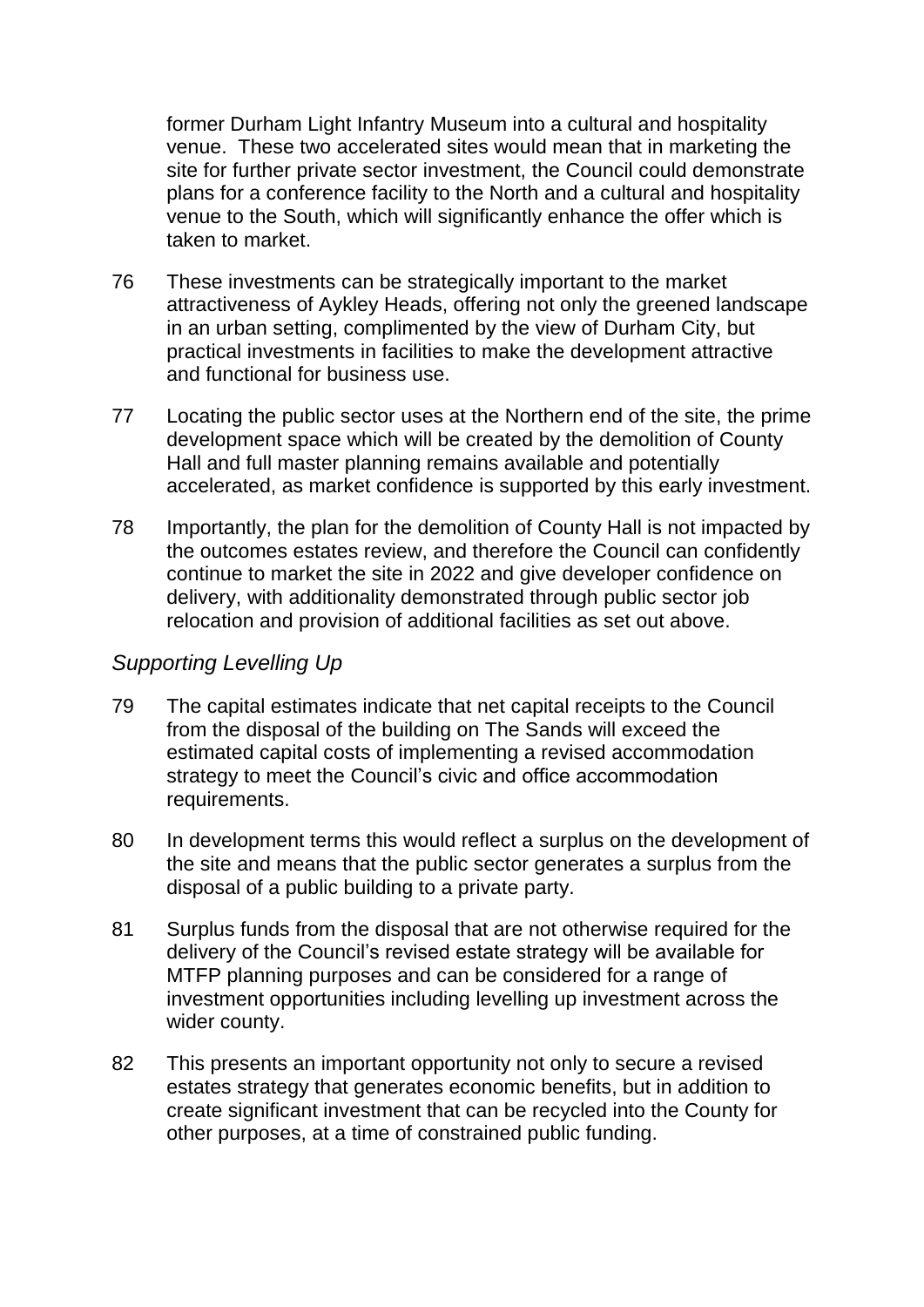83 Bringing the vacant Grade II listed building in Stanley back into use provides a multi-million pound investment in Stanley Front Street, improving the buildings and frontage, but also ensuring much needed footfall into the town through local spend, as well as improving the prospects of further investment in the town.

# **Risk**

- 84 The Council had originally anticipated that staff would move into the building on The Sands on completion, with only those staff who were to be located in the new History Centre remaining in County Hall until such times as this building was ready for occupation, which is now scheduled for Autumn 2023. Any alternative accommodation will mean that staff need to remain in County Hall longer than originally anticipated.
- 85 County Hall was constructed in the early 1960s and is a reinforced concrete frame, with single glazing and asbestos throughout. It is reaching the end of its natural life and without significant investment there is a risk of key component failure. It is considered that these risks can be managed and mitigated through strict maintenance regimes. The building, although nearing the end of its life does not present a risk to those staff located in the building.
- 86 Any new building project involves risks in delivery, both in terms of costs and timeframe. The cost risk for all of the alternative building options has been considered through the additional risk allowance that has been added to the capital cost estimates for each scheme. The risk to timeframe will be more fully considered once the alternative strategy has been approved and detailed designs have been prepared but an anticipated three-year delivery time frame for any new build is considered realistic and prudent.
- 87 As with any change in the work place the impact on staff needs to be fully considered. Should Cabinet agree the alternative accommodation strategy, then careful consideration will be given to ensuring this provides accommodation that is fit for future service delivery, is flexible to be able to react to future workforce changes and provides an environment that encourages staff collaboration and engagement, staff retention, aids staff recruitment and workforce wellbeing.
- 88 For the changes to the workplace to be as effective as possible, staff need to be included in the process of any changes to their working accommodation and practices. A workforce plan and approach will be developed for the alternative strategy to ensure workforce considerations are taken into account with any new plans, and that adequate engagement and consultation takes place with Trade Unions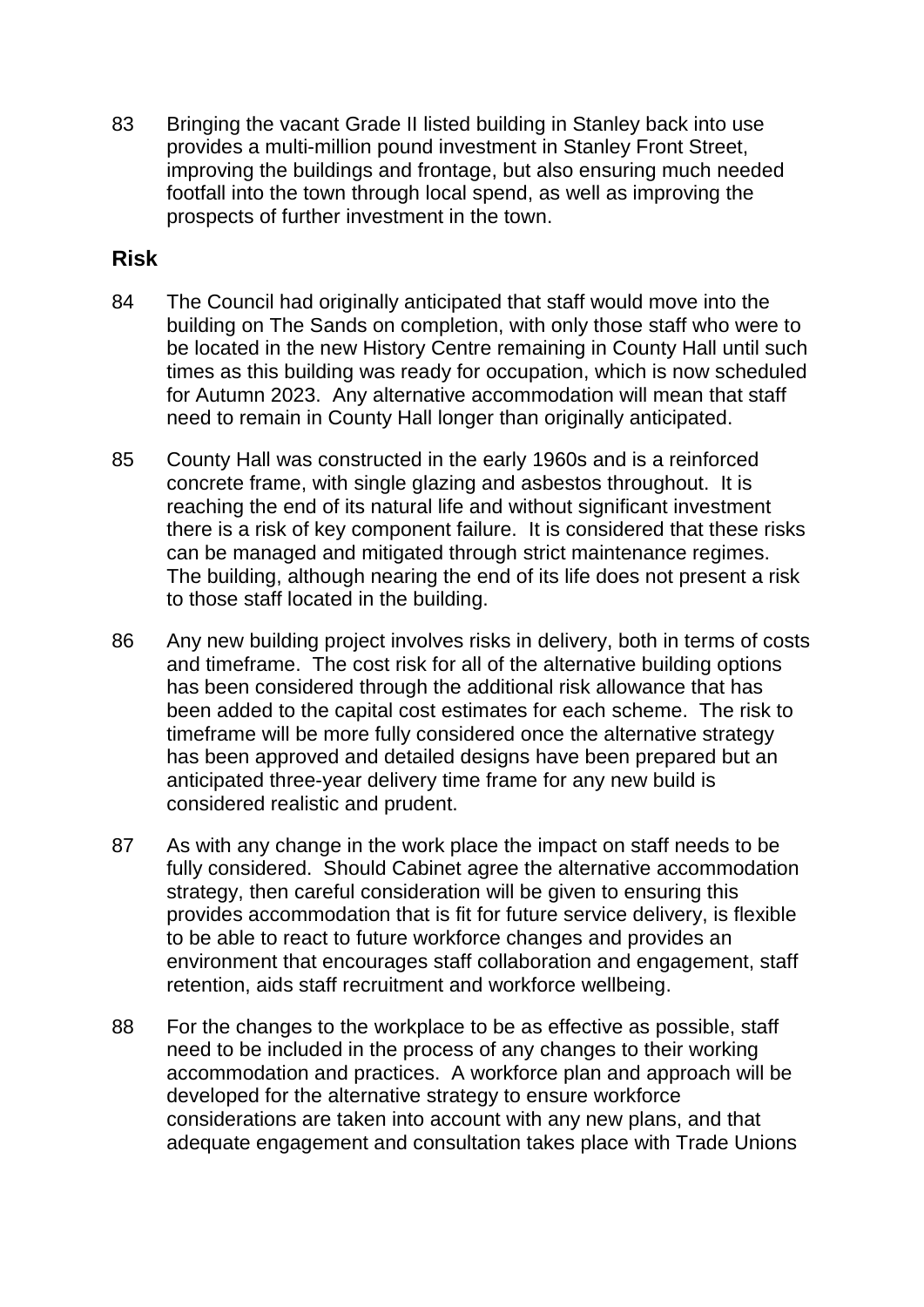and employees as part of an updated and revised "organisational fit" exercise.

- 89 As part of the staffing considerations, key issues will include reviewing existing contracts of employment, the scale and type of consultation required, any relocation implications and finally the development or review of any policies required. A plan will also be developed which will support employees to work differently in any new model or in any new working environments/ locations.
- 90 The September 2021 report made reference to the Common Land Public Inquiry which at that time the Council was waiting to hear the outcome from. The Inquiry reported in October 2021 and the Council's Section 16 application to have the land de-registered as common land was successful. This has resolved any outstanding risks in connection with the status of the land. The impact on the capital budget arising from the Public Inquiry is set out at paragraph 52 and the report seeks Cabinet approval to increase the capital budget by £600,000 to reflect the additional sums required to full practical completion of the building in light of this. Should the disposal of the building on The Sands to the University not be completed, the capital budget will need to be increased by £2.1 million.

# **Preferred Option**

- 91 From the work carried out through the review, it is clear that a multi building approach provides the most flexible option to respond to changing office needs, as well as opportunities to bring about broader regeneration opportunities. This will also enable the Council to respond to changing work patterns in the future. The most effective overall alternative to the accommodation on The Sands to meet the balanced objectives set out earlier in this report is considered to be as follows:
	- (a) Aykley Heads Plot C. This building is currently under construction and being built to CAT A specification, so construction price inflation has been largely mitigated. This represents a shell building which allows a tenant to fit it out to their own specific requirements with regard to partitions, ICT, furniture as well as any corporate branding. In the cost estimates an allowance has been made to provide fit out for the Council.

Plot C has been designed to be flexible. This means that should the needs of the Council change in terms of reduced demand for office space in the future, the building is flexible enough to allow areas to be leased to third party organisations without impacting on the Council's occupation. This allows the Council's office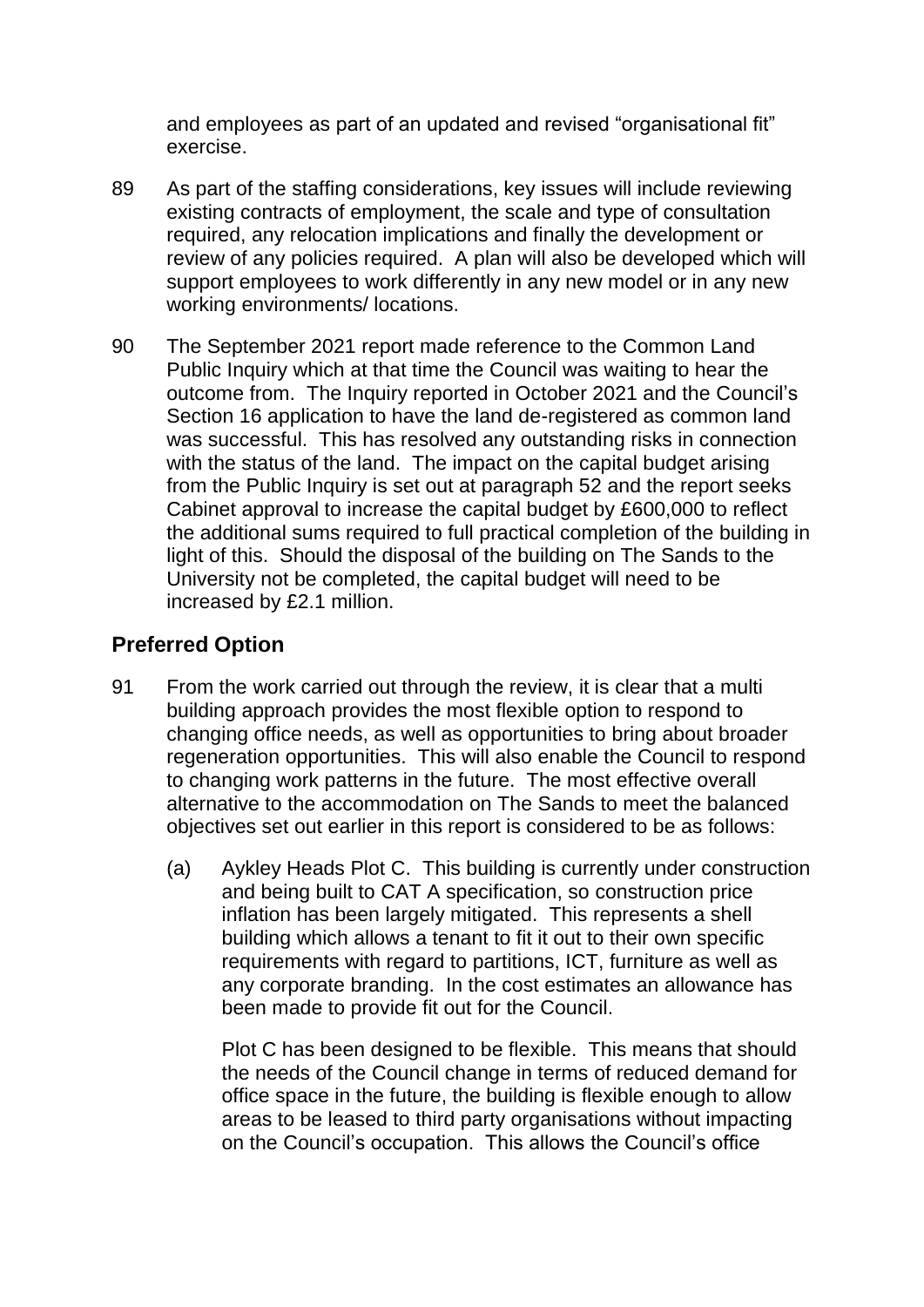accommodation strategy to remain as flexible as possible to reflect the changing needs of a dynamic workplace.

- (b) Aykley Heads Plot D. This will be a new purpose-built civic building and office building which will also provide facilities for wider business use as part of the redevelopment of Aykley Heads, providing flexible conference space. The flexible design of the building and the ability for dual use both as a civic space and conference space for Aykley Heads will also introduce opportunities to reduce revenue costs, although at this stage these have not been determined. Such a flexible design would also future proof the building to allow for office space, if required to be leased out to third party organisations. This will allow the Council's future office accommodation strategy to remain flexible to reflect the changing needs of a dynamic workplace.
- (c) Stanley Front Street. This option will bring back into use a building which has been derelict for over five years and has a negative impact on the Front Street in Stanley. The refurbishment of this building will support the Council's broader levelling up agenda and will help to demonstrate the Council's commitment to the area.
- 92 The preferred option set out above not only provides additional investment in Aykley Heads, but also for a multi-million pound investment in Stanley Front Street, improving the buildings and frontage, but also ensuring much needed footfall into the town through local spend, as well as improving the prospects of further investment in the town.
- 93 The above solution provides accommodation for a headcount of approximately 1,100. These numbers are approximate and will vary depending on design and layout, as well as the overall office space that is provided at Plot D. The solution presented offers the flexibility to adapt the office estate to meet growing/reduced demand and accommodate any post Covid learning.
- 94 Although the proposed solution offers a slightly reduced office capacity from the building on The Sands, it is considered that any shortfall can be readily accommodated through the revision of capacity in the Council's other facilities, following the introduction of flexible working practices.
- 95 Subject to approval of the preferred option, as the more detailed design of the new civic accommodation at Plot D is developed, it will be refined to meet any change in demand for office accommodation. This may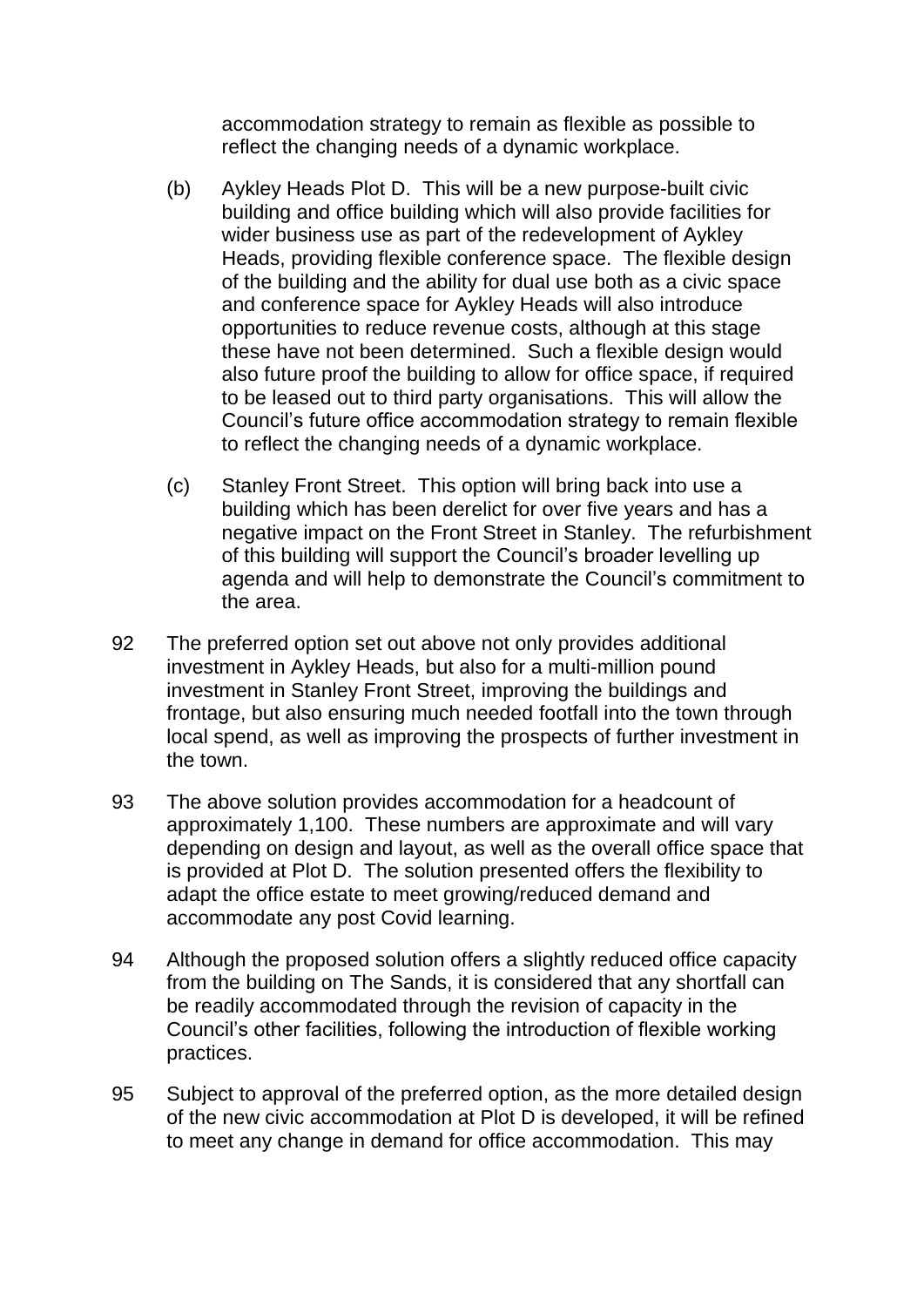lead to the core office space being reduced to reflect changes in working practices, which may have a marginal impact on capital costs.

- 96 The Building Research Establishment Environmental Assessment Method (BREEAM) is a sustainability assessment method for infrastructure and building projects. It recognises and reflects the value in higher performing assets across the built environment. It does this through third party certification of an asset's environmental, social and economic sustainability performance using standards evaluated by a BRE assessor. Designers and contractors target and achieve credits related to numerous different aspects including topics such as life cycle cost, responsible construction practices, thermal comfort, acoustic performance, low carbon design, transport assessment, material sourcing, site ecology and flood water management. To achieve BREEAM Excellent the project must achieve a % rating benchmark score equal to or greater than 70% as opposed to 55% for Very Good or 85% for Outstanding.
- 97 Based on an assessment of both the capital and revenue costs of the alternative solution and set out in the exempt report it is considered that the alternative solution represents value for money.

#### **Timescales**

- 98 At its meeting in September 2021, Cabinet agreed that negotiations with the interested party should be brought to a conclusion no later than three months following approval of any viable alternative office accommodation strategy. At that time this was expected to be Summer 2022.
- 99 The intention had been to present the alternative accommodation strategy to Cabinet in July 2022, which meant that negotiation needed to be concluded by October 2022. Whilst it has been possible to present an alternative accommodation strategy for approval at an earlier meeting of Cabinet, a deadline for completing the transaction with the University by the end of October 2022 remains appropriate. This allows for the University to secure planning permission and for the necessary documentation to be agreed and entered into.
- 100 Further detailed work is required before a programme for the delivery of the alternative accommodation strategy can be produced. However, a realistic assessment based on projects of a similar scale would suggest that an overall delivery timeframe for the full scheme as set out of circa three years is realistic and prudent.
- 101 In order to ensure that any alternative strategy does not unduly delay the development of Aykley Heads once the History Centre is available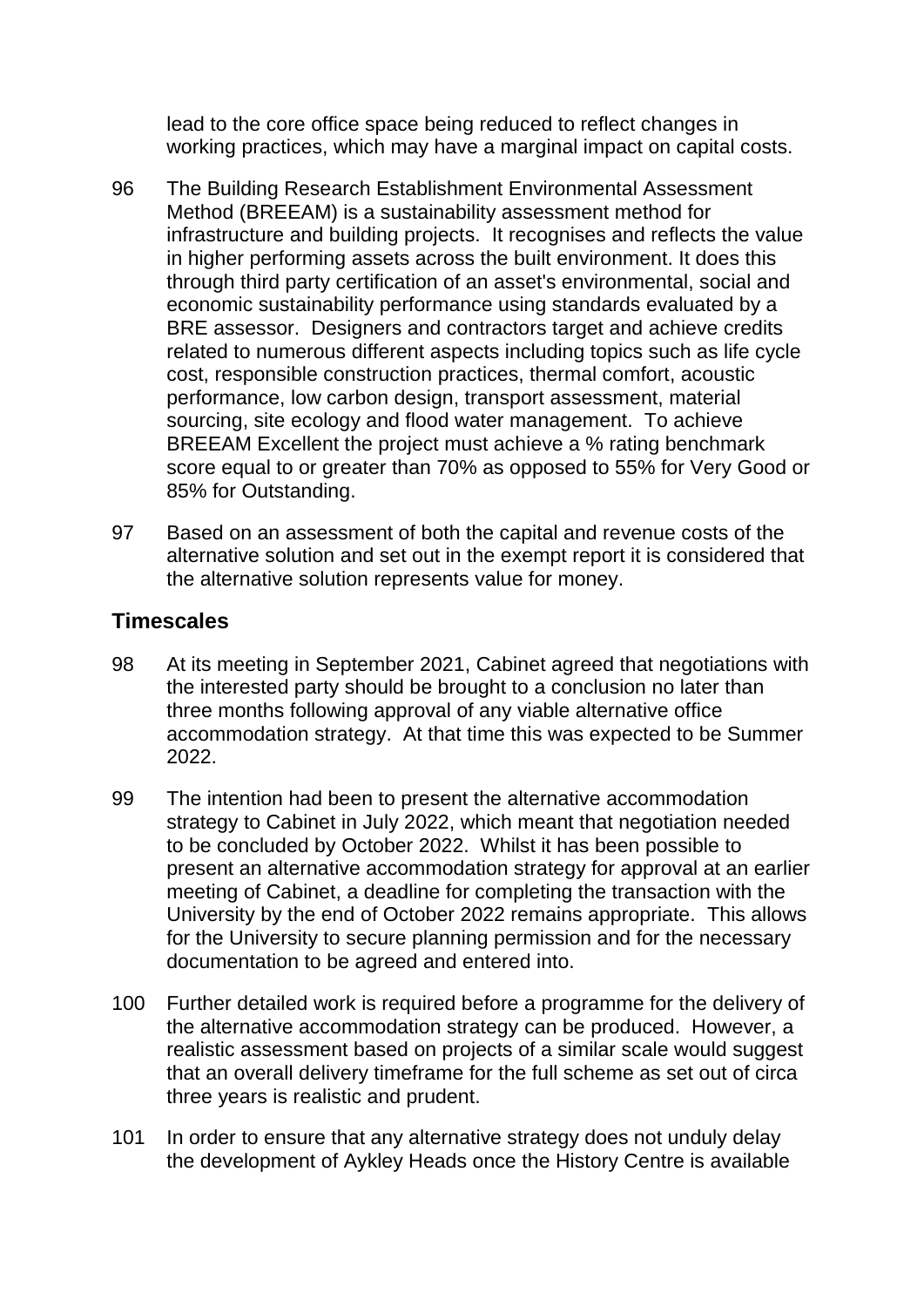for occupation by the County Records and Archives Service, all remaining staff will be relocated from County Hall, in 2024.

102 Full communication and consultation will take place with staff and representative bodies as part of discussions on wider flexible working going forward.

#### **Conclusions**

- 103 There is no one building alternative either in Council or private ownership that could provide suitable or adequate accommodation to meet the requirements for civic space. It is considered strategically important for the Council to have a visible presence within the Durham City area as the historic county town and to demonstrate strong leadership both for the residents and businesses. It should be easily accessible to those within and outside the county. Any alternative proposal therefore requires a new build for the civic/committee accommodation within or in close proximity to Durham City.
- 104 To meet the overall requirements for office accommodation, more than one building will therefore be required to meet existing and future office requirements.
- 105 It has been concluded that the most suitable solution to the civic/committee accommodation is a new build facility on Aykley Heads if the Council does not occupy the building on The Sands. This will require using a development plot at the north of the site. This represents the most viable option to satisfy the spatial, operational and functional requirements and to meet the assumptions and aspirations of the Council.
- 106 This does mean that a development site that would have been developed for the private sector is used for a Council facility. However, this facility will also provide much needed meeting and conferencing space for the private sector which will provide an attractive proposition for the Aykley Heads development and meet a demand that would be unlikely to be met by the private sector. This can be factored into future marketing of the site and considered as the detailed plans for the site are brought forward, as well as taking account of post-Covid requirements of the private sector for suitable accommodation.
- 107 It would be feasible to construct one large building on Aykley Heads to meet both the civic and office requirements, however this would not meet the requirements set out in the September Cabinet report as it would require a large area of Aykley Heads to be developed which would significantly reduce the developable area for wider regeneration and commercial use.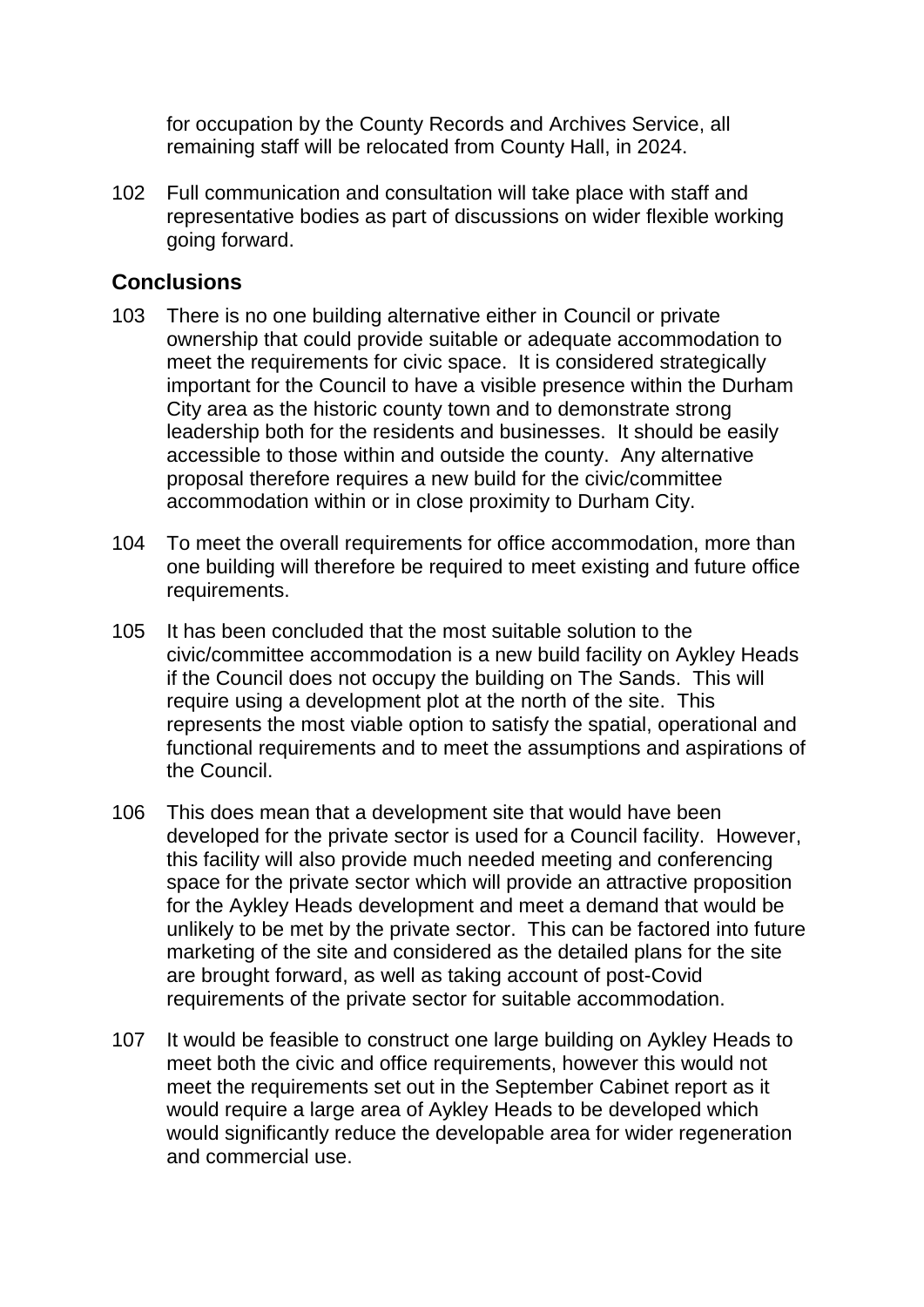- 108 Utilising Plot C and Plot D as part of the revised accommodation strategy will result in circa 600 fewer private sector jobs being accommodated on the Aykley Heads site, using the planning assumptions previously reported. However, this will be offset by the University jobs created on The Sands site. Updated modelling of the economic impacts and jobs that can be realised from the development of the remaining elements of the Aykley Heads development, which represents the prime sites, will form part of the business case that will come forward to progress the wider site.
- 109 Based on the work undertaken to inform this report, the most efficient overall solution which provides the Council with flexibility for its office estate moving forward is to occupy the building under construction at Plot C Aykley Heads, construct a new civic building on Plot D and refurbish/ bring back into use the Stanley Front Street former CAP building. The forecasts capital costs of implementing an alternate office accommodation strategy are comfortably within the capital receipt the Council would realise from the sale of the building on The Sands.
- 110 Any surplus funds from the disposal that are not otherwise required for the delivery of the Council's revised estate strategy will be available for future MTFP planning purposes and can be considered for a range of investment opportunities including levelling up investment across the wider county.
- 111 Based on the revenue estimates prepared for the alternative accommodation strategy there is forecast to be a net annual revenue saving of at least £0.275 million, which was the original forecast saving to be realised from the occupation of the building on The Sands. Current estimates as set out in report would suggest that this saving is significantly greater. Further work is required to refine the estimates but based on the work undertaken there is sufficient assurance that the annual running costs will deliver at least the equivalent level of savings as to the occupation of The Sands building, possibly more.
- 112 There will be a need to incur an element of "double running" costs whilst the alternative accommodation strategy is delivered. A similar scenario was envisaged with the building on The Sands, where the existing County Hall building (and costs) would be in place until the County Records and Archives could relocate to the new History Centre. Under the proposed strategy, additional running costs would relate to the occupation of the Plot C building from 2023 until County Hall could be fully vacated in 2024.
- 113 The options available to the Council and the anticipated capital and revenue costs along with the flexibility that the alternative accommodation strategy offers, provides the necessary assurance that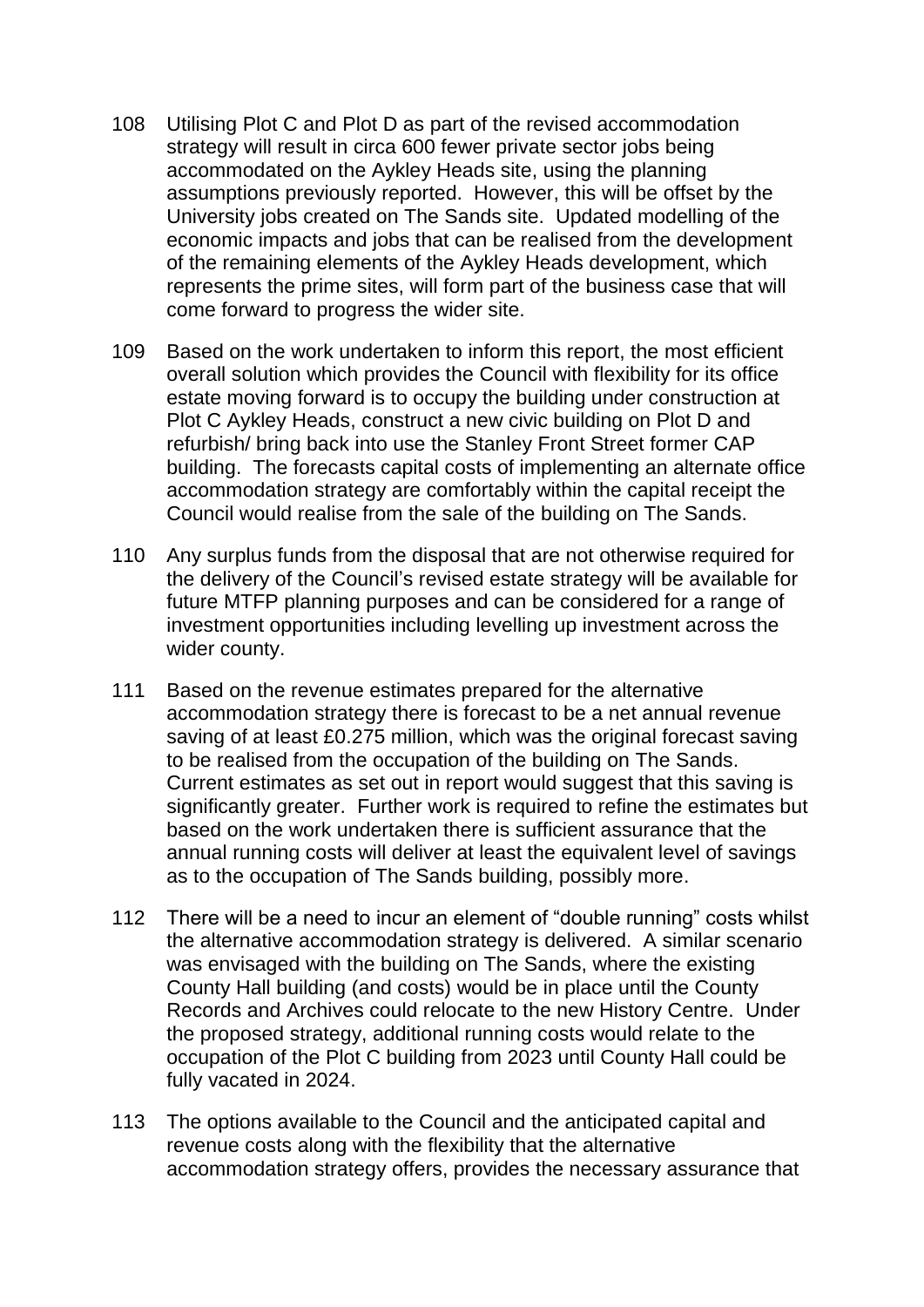the Council can progress with the disposal of The Sands building to Durham University.

# **Background papers**

• None

# **Other useful documents**

- Review of Durham County Council Headquarters Report to Cabinet 16 June 2021
- Review of Durham County Council Headquarters Report to Cabinet 29 September 2021.

# **Author(s)**

Susan Robinson Tel: 03000 267332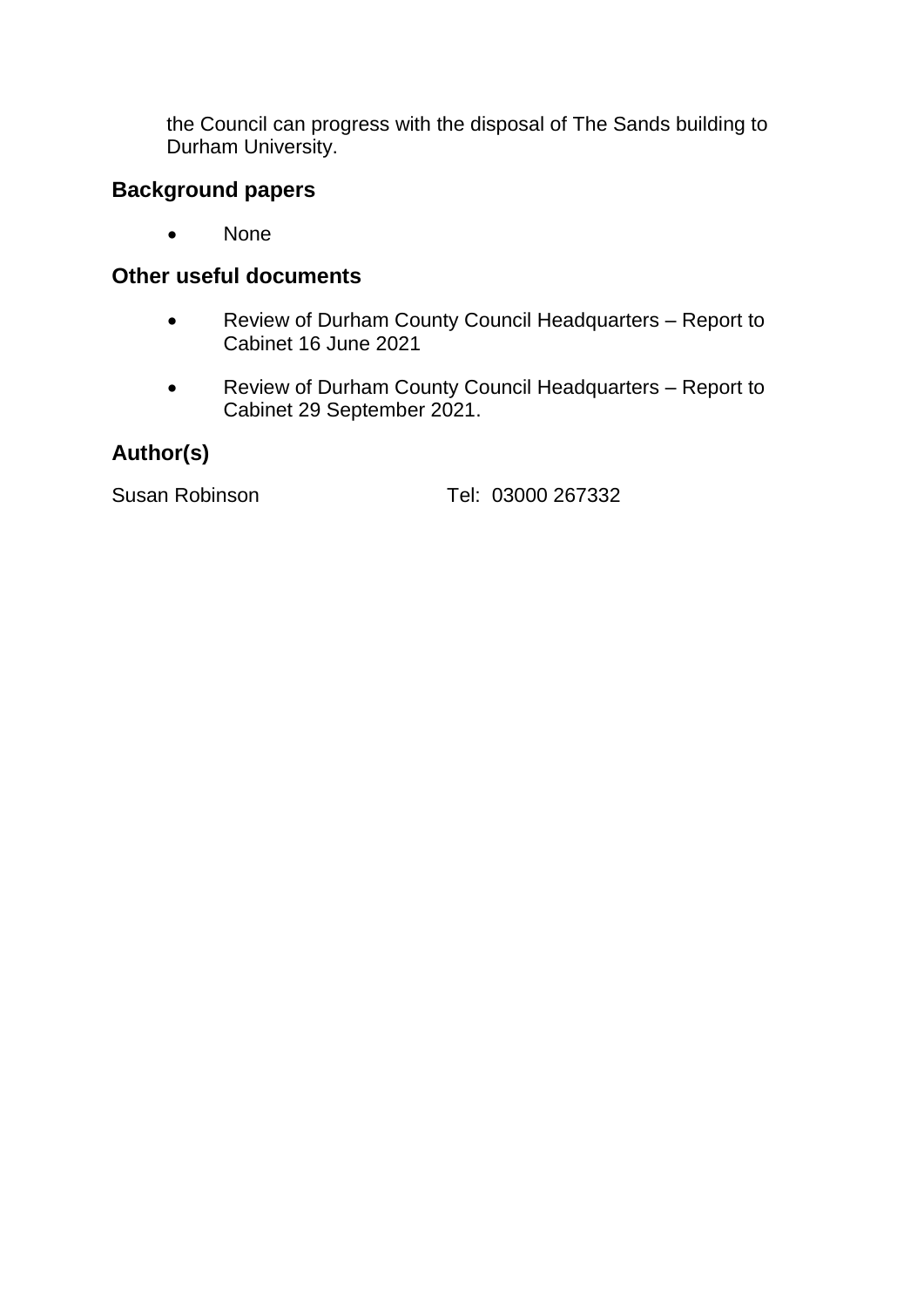# **Appendix 1: Implications**

### **Legal Implications**

The September 2021 report made reference to the Common Land Public Inquiry which at that time the Council was waiting to hear the outcome from. The inquiry reported in October 2021 and the Council's Section 16 application to have the land deregistered as common land was successful.

The planning permission for the building on The Sands contained Grampian conditions in respect of the existing County Hall car park. Should planning permission be granted for a change of use to a Business School these conditions will no longer apply.

The Council is under a statutory duty to make arrangements for securing the economy, efficiency and effectiveness in the use of its resources. The Council's external auditors are tasked with satisfying themselves that those arrangements are proper. Should the external auditor not be satisfied they could qualify the Council's accounts or issue a public interest report to the Council. Cabinet must therefore be satisfied that any decision taken is in the public interest and achieves value for money.

Should the Council not occupy the new building on The Sands it will be important from a public interest perspective that the Council can demonstrate that on the whole, the regeneration and other benefits envisaged from the original business case can be delivered or exceeded by any alternative course of action.

The Council is also under a statutory duty to dispose of land for the best consideration that can be reasonably obtained.

At its meeting in September 2021, Cabinet agreed that negotiations with the interested party should be brought to a conclusion no later than three months following approval of any viable alternative office accommodation strategy. At that time this was expected to be Summer 2022, leaving an expected completion deadline of October 2022.

A deadline for completing the transaction with Durham University by the end of October 2022 remains appropriate. This allows for the University to secure planning permission and for the necessary documentation to be agreed and entered into.

#### **Finance**

Outline Heads of Terms have been agreed with the University and estimated capital and revenue costs prepared for the alternative accommodation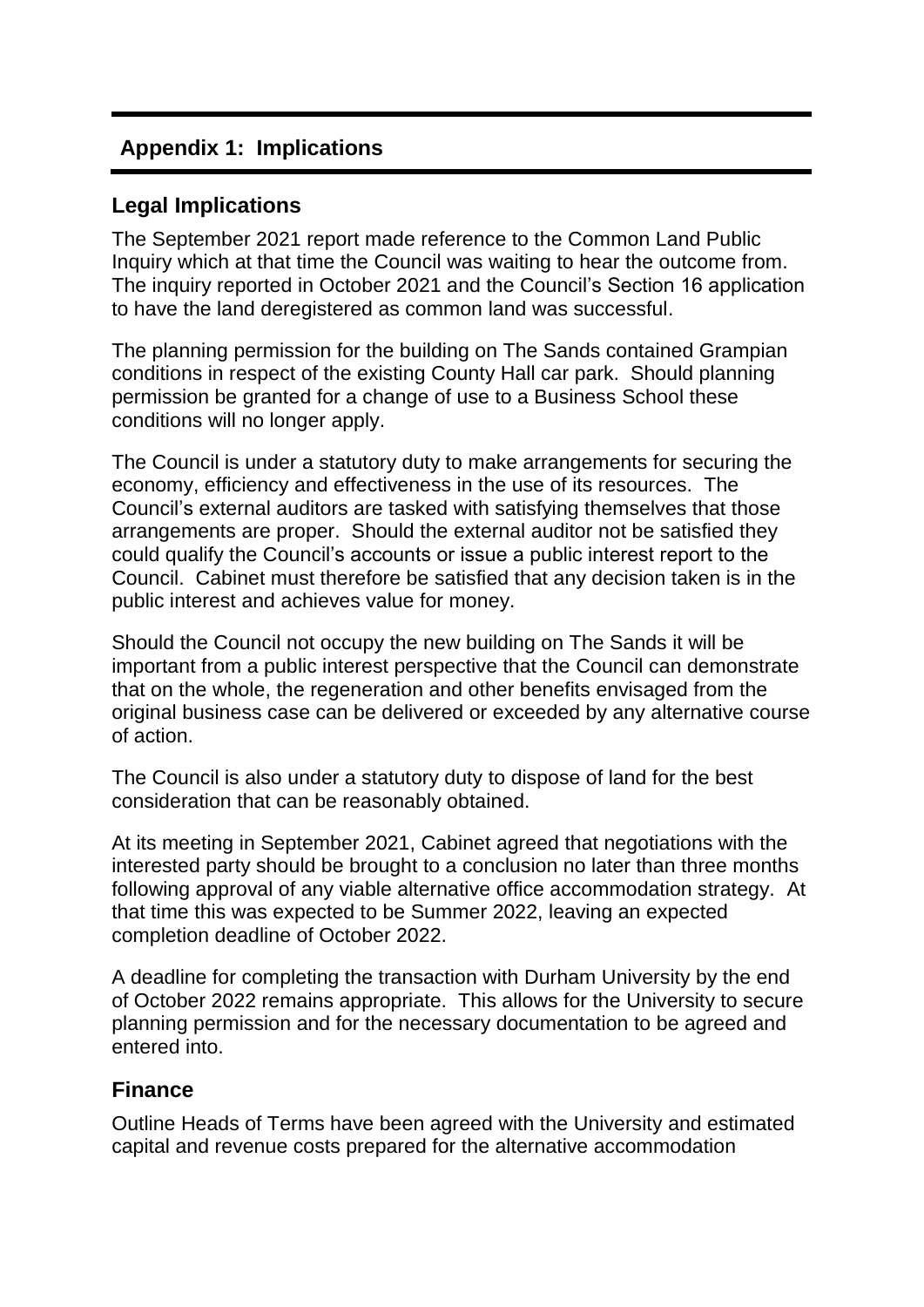strategy. These are set out in detail in the "in private" report considered elsewhere on the Agenda.

The review of alternative accommodation strategies has necessitated the commissioning of external independent consultancy support, through the engagement of Avison Young and GT3 Architects. These costs, and the costs previously incurred in developing the original business case that lead to the development of the building on The Sands are set out in the in private report. The construction contract for the new HQ on The Sands and the adjacent multi-storey car park (MSCP) is £49.1 million. Of this, circa £44 million relates to the main HQ building. There has been £2.1 million of additional costs incurred due to the delays to the common land de-registration, taking the total cost of the development to an estimated £51.2 million, though savings on furniture and fittings and on ICT infrastructure/audio visual will be possible if the Council does not ultimately occupy the building, leaving a forecast net £0.6 million overspend against the original approved budget.

Any surplus funds from the disposal that are not otherwise required for the delivery of the Council's revised estate strategy will be available for MTFP planning purposes and can be considered for a range of investment opportunities including levelling up investment across the wider county.

Medium Term Financial Plan (MTFP) savings of £275,000 have been factored into 2023/24 in MTFP12 from the expected move to the new HQ and closure/demolition of the existing County Hall building at Aykley Heads. Regardless of the outcome of the business case being considered as part of this report, this saving requires reprofiling in line with the expected occupancy of the new History Centre in Autumn 2023.

Based on the revenue estimates that have been prepared, an alternative strategy still results in net revenue running costs being at least £0.275 million less than the £1.954 million budgeted running cost of County Hall in 2022/23, with current estimates suggesting that this saving is significantly greater. Further work is required to refine the revenue estimates as the schemes are designed further.

A range of one-off revenue costs will need to be incurred as part of the office accommodation and estates strategy – including decant and removal/relocation of employees and the County Archive and Records Office, plus associated time limited disturbance payments for excess travel and double running costs. These were originally forecast to be between £1.168 million and £1.299 million and were expected to be funded from the general reserve. The one-off revenue cost estimates associated with the revised model are expected to be similar to the original business case and relate to empty property costs linked to The Sands building in 2022 up until the point of sale, occupation of the Plot C building from early 2023 until County Hall could be vacated in 2024 to allow for the Aykley Heads site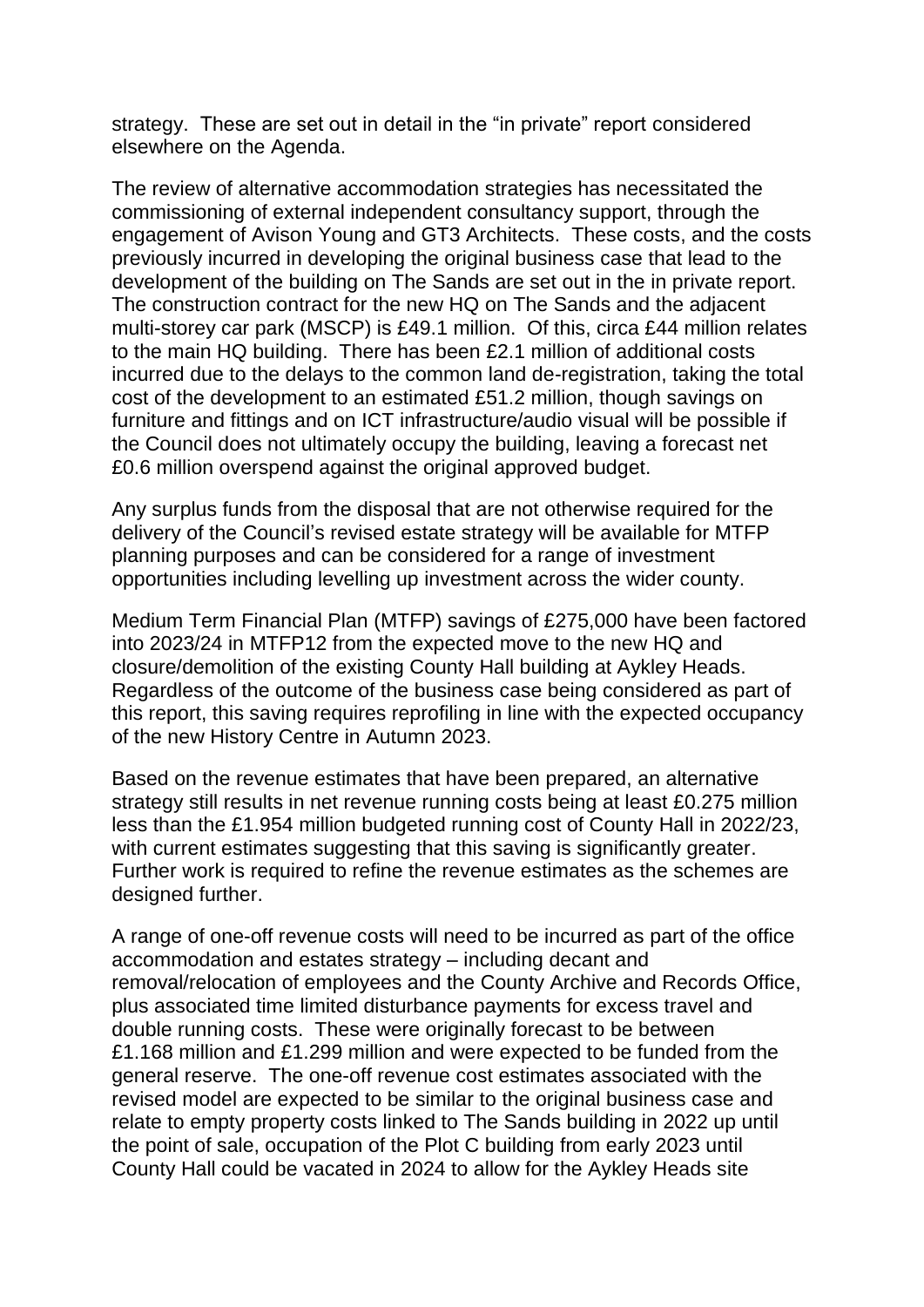development (and demolition of County Hall) to progress as soon as possible. These costs are estimated at circa £1.2 million and are similar to the costs that were originally envisaged from the move to the Sands building. There may be additional costs incurred in terms of temporary accommodation / alternative arrangements that may be needed for the employees who will eventually occupy Plot D but these will be more than offset by savings from the demolition of County Hall.

# **Consultation**

The review of the options contained in this report and the work to prepare the business plan have been overseen by a dedicated Task and Finish group. This included a core team from within the Council, supported by external consultants Avison Young and GT3. The Task and Finish Group included officers with detailed knowledge of the Council's existing estate strategy and knowledge of site and building availability in County Durham, including those in private ownership. The Task and Finish Group comprised architects, project managers, facilities managers and cost consultants - both capital and revenue.

Corporate Management Team and relevant Cabinet Members have been involved throughout the development process of the alternative options and this oversight will need to continue going forward as the programme moves into the implementation stages.

As with any change in the workplace, for it to be as effective as possible, staff will need to be included in the process of any changes to their working accommodation.

A consultation and engagement plan will be considered with the Trade Unions and staff to ensure appropriate consultation and engagement takes place as part of an updated and revised "organisational fit" exercise.

# **Equality and Diversity / Public Sector Equality Duty**

An Equalities Impact assessment will be undertaken as part of the more detailed feasibility.

# **Climate Change**

The Council has an agreed target to reduce carbon emissions from its own activities by 80% by 2030 from a baseline year of 2008/9, which equates to a target for emissions of 21,0000 tCO2e. The emissions for the Council's activities at the end of 2020/21 were 44,000 tCO2e.

In broad terms building heat from the Council's operational buildings accounts for 7% of the Councils carbon footprint, while operational building electricity load accounts for 4%.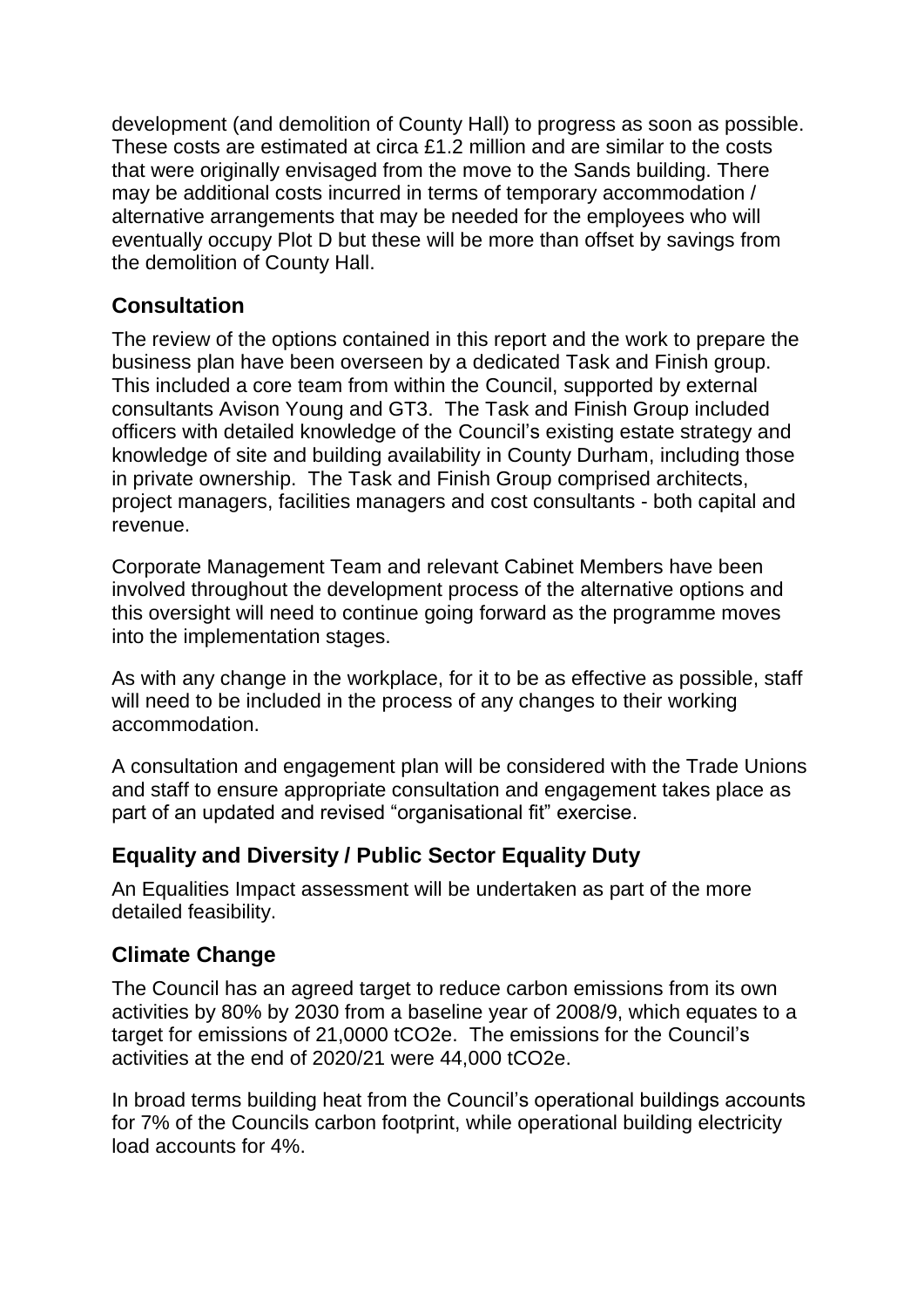New build accommodation will contribute to the overall target delivery if it provides a lower carbon alternative to the accommodation being replaced, with an ambition towards carbon neutral building design and a route to net zero.

The new building on The Sands has been designed to British Council for Offices (BCO) standard and to meet all modern design and sustainability credentials being BREEAM Very Good (55%) and EPC A rated. This represents a significant improvement on the existing County Hall.

Any new build accommodation delivered as part of the alternative accommodation strategy will be a minimum of BREEAM Excellent (70%) with full consideration given in both design and operation to the minimisation of carbon emissions.

# **Human Rights**

None specific to this report.

# **Crime and Disorder**

None specific to this report.

# **Staffing**

The review to date has been undertaken using existing staffing resources, supplemented by the support of external consultants to undertake the independent assessment of the options explored.

Following a rationalisation of the Council's office accommodation, the Council's core office-based workforce was to be located in one of five main offices: Seaham, Spennymoor, Crook, Meadowfield and the new HQ. The capacities of these buildings have been increased through implementing the Inspire principles and more recently following a review of the accommodation needs post Covid which has seen a significant reduction in the desk ratios available and a move towards a hybrid working model going forward.

Considerable investment has been made in improving the strategic sites. The standard of the existing County Hall accommodation is poor by comparison.

As part of the development of the options appraisal and business case for a possible potential alternative strategy should the Council not subsequently occupy The Sands building, careful consideration should be given to ensuring the alternative fit for future service delivery and that it provides a working environment that encourages staff engagement, staff retention and aids staff recruitment etc, which were fundamental considerations to the previous strategy and remain appropriate.

The Council had originally anticipated that staff would move into the building on The Sands on completion, with only those staff who were to be located in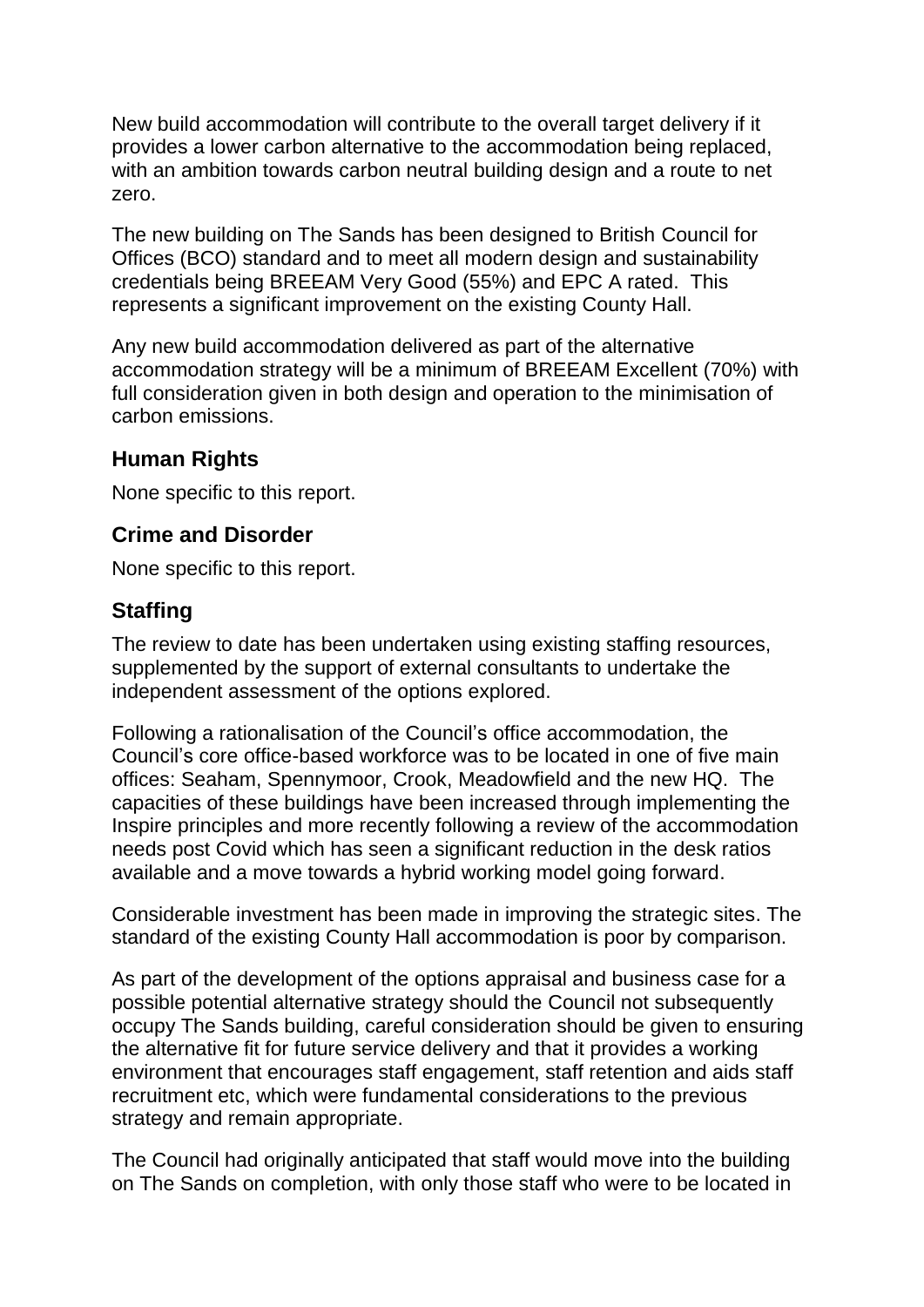the new History Centre remaining in County Hall until such time as this building was ready for occupation, which is now scheduled for Autumn 2023. Should the alternative accommodation strategy be approved, this will mean that staff will need to remain in County Hall longer than originally anticipated.

As with any change in the work place the impact on staff needs to be fully considered. Should Cabinet agree the alternative accommodation strategy, then careful consideration will be given to ensuring this provides accommodation that is fit for future service delivery, is flexible to be able to react to future workforce changes and provides an environment that encourages staff collaboration and engagement, staff retention and aids staff recruitment. Appropriate communication and consultation will take place with staff and representative bodies on the detailed implementation plans.

# **Accommodation**

There is no single building alternative to occupying the building on The Sands however the review that has been completed has clearly demonstrated that there are a number of options available to the Council.

Based on the work undertaken to inform this report, the most efficient overall solution which provides the Council with flexibility for its office estate moving forward is to occupy the building under construction at Plot C Aykley Heads, construct a new civic building on Plot D with conferencing and refurbish / bring back into use the Stanley Front Street former CAP building.

# **Risk**

The report provides details of options available to the Council based upon whether Durham University purchases the new facility at The Sands in Durham City. If the sale does not go ahead the intention being for the Council to occupy the facility at The Sands later this year.

If the sale to the University goes ahead, the Council will secure a capital receipt. The sale will be subject to VAT, which will protect the Councils VAT partial exemption position. the sale will require the Council to consider alternate accommodation to still enable the demolition of County Hall and the redevelopment of the Aykley Heads site as soon as possible. Such a strategy will also enable the Council to utilise new and adapted buildings which allow effective hybrid working alongside regeneration and levelling up priorities.

Construction inflation is very volatile at this point and allowance has been included in the capital forecasts for the alternative strategy to ensure prudent risk contingencies are built into the capital estimates.

Should the alternative accommodation strategy be approved, this will mean that staff will need to remain in County Hall longer than originally anticipated, which is not ideal and will need to be carefully communicated as the building does not have a working environment that encourages staff engagement, staff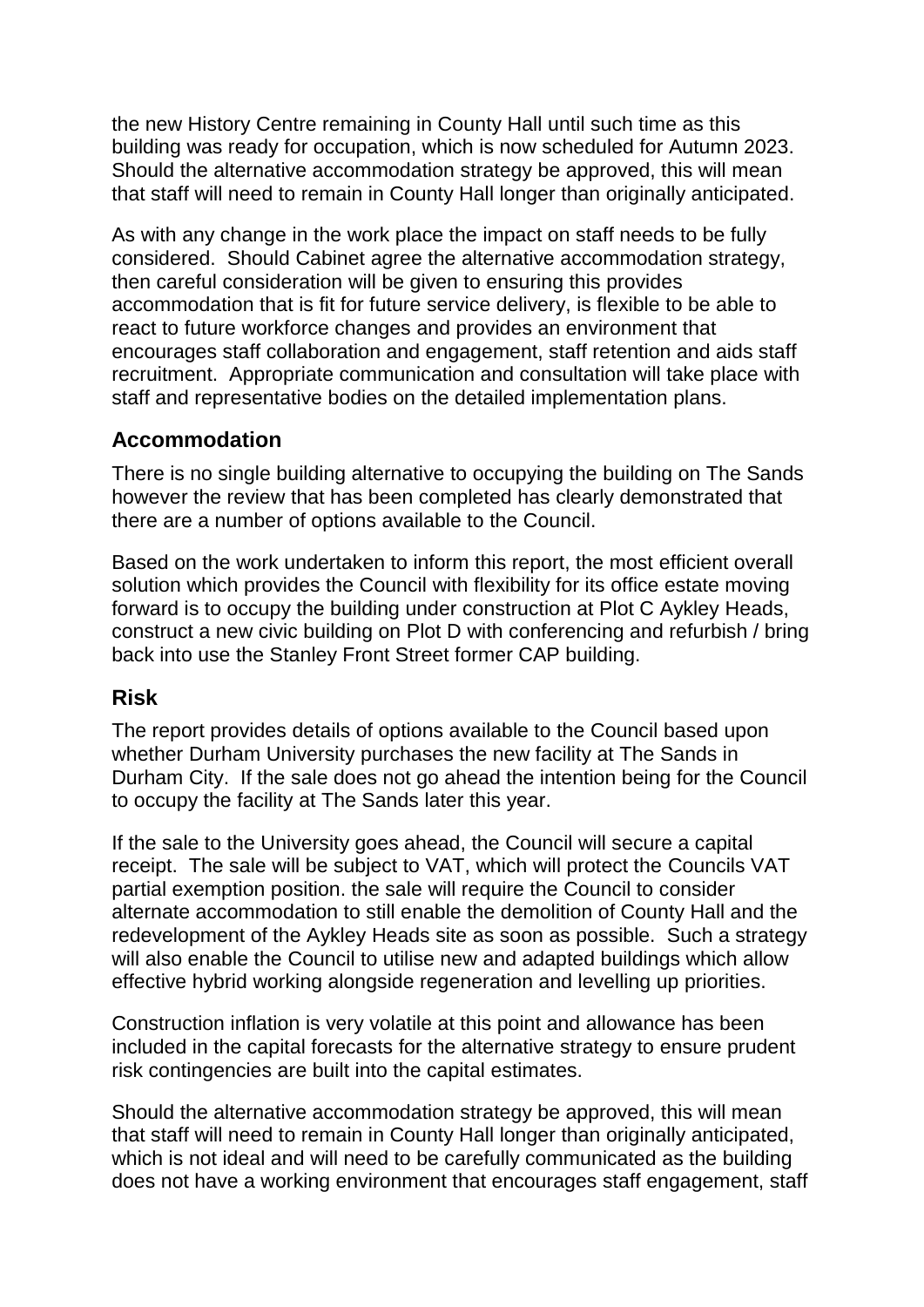retention and aids staff recruitment etc, which were fundamental considerations to the previous strategy and remain appropriate.

# **Procurement**

The review has necessitated the commissioning of external independent consultancy support, through the engagement of Avison Young, and GT3 Architects. The procurement of any consultants to support this review has been undertaken in line with the Council's Contract Procedure rules.

Further consultancy support will be required to help complete the next more detailed stage. The procurement of any consultants will be undertaken in line with the Council's Contract Procedure rules.

Should the alternative accommodation strategy be approved the procurement of any works for the refurbishment and new build aspects of the strategy will be undertaken in line with the Council's Contract Procedure rules.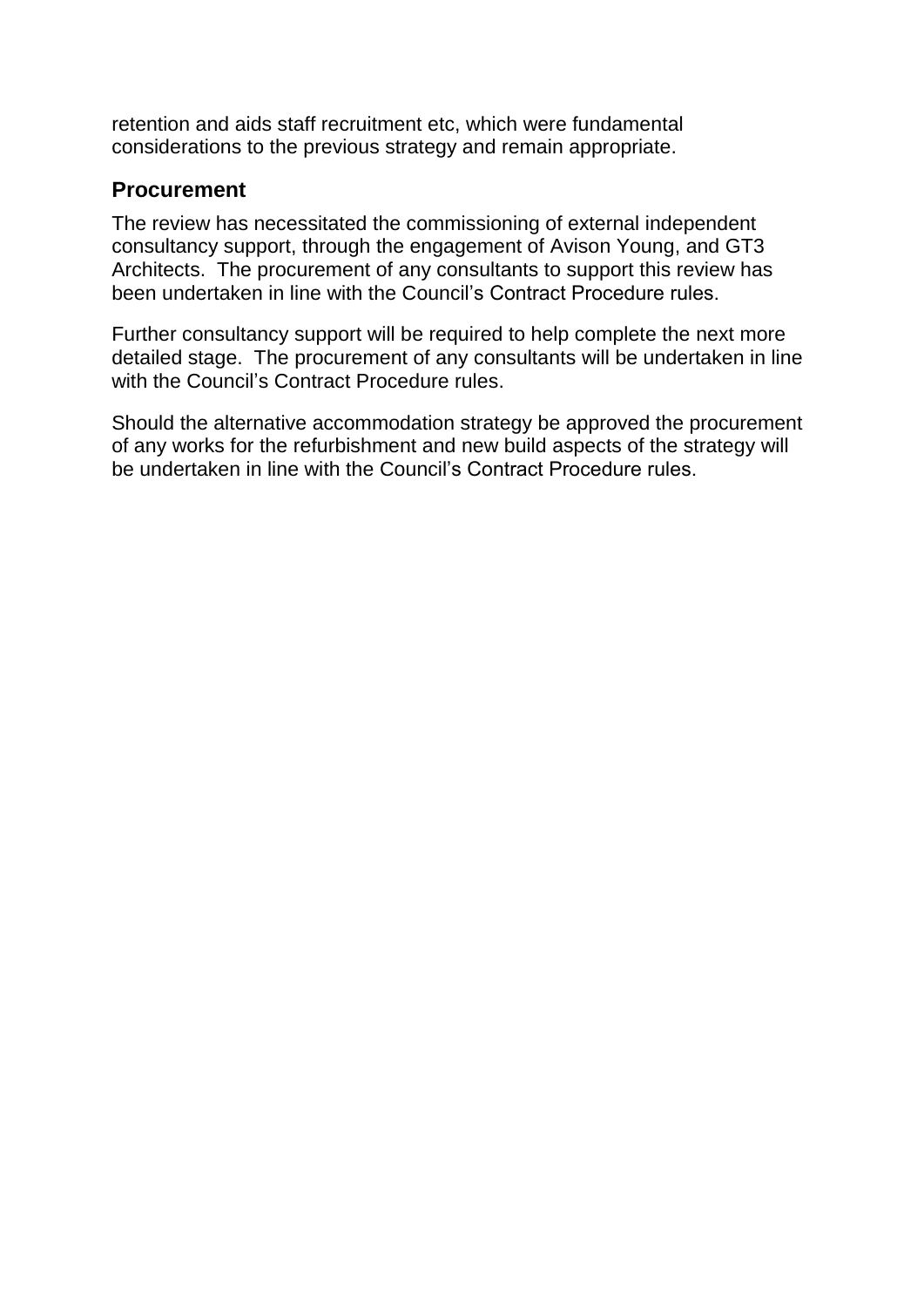# **Appendix 2: Assessment Methodology, Process and Findings**

- 1. The high-level assessment of all Council assets across the county (Stage 1) included a review of the Council's asset register. This entailed reviewing all assets and providing an initial high-level assessment as to suitability of each, categorised as follows:
	- (a) Potentially suitable to be considered on merits;
	- (b) Unsuitable to provide accommodation;
	- (c) Unsuitable as specialised service provision; or
	- (d) Unsuitable as existing income generating asset.
- 2. A process was undertaken to identify any potentially suitable sites and buildings in private ownership (Stage 3) across the county. To identify these opportunities, the Task and Finish group carried out a search of local agents' websites. Specialised office letting agents were also contacted to understand availability of any buildings or land that may not be openly advertised as for sale/lease.
- 3. In order to refine those sites and buildings in private ownership identified at Stage 3, a high-level assessment was undertaken based on the following criteria:
	- (a) Condition;
	- (b) Location;
	- (c) Accessibility;
	- (d) Size;
	- (e) Planning (inclusion of environmental impact);
	- (f) Suitability;
	- (g) Travel conditions (travel plans/routes); and
	- (h) Regeneration opportunities.
- 4. This high-level assessment resulted in a refined long list of opportunities in both Council and private ownership (Stage 4).
- 5. Further checks were then completed, including reviewing ownership records, floor plans and titles. Informal advice was also obtained from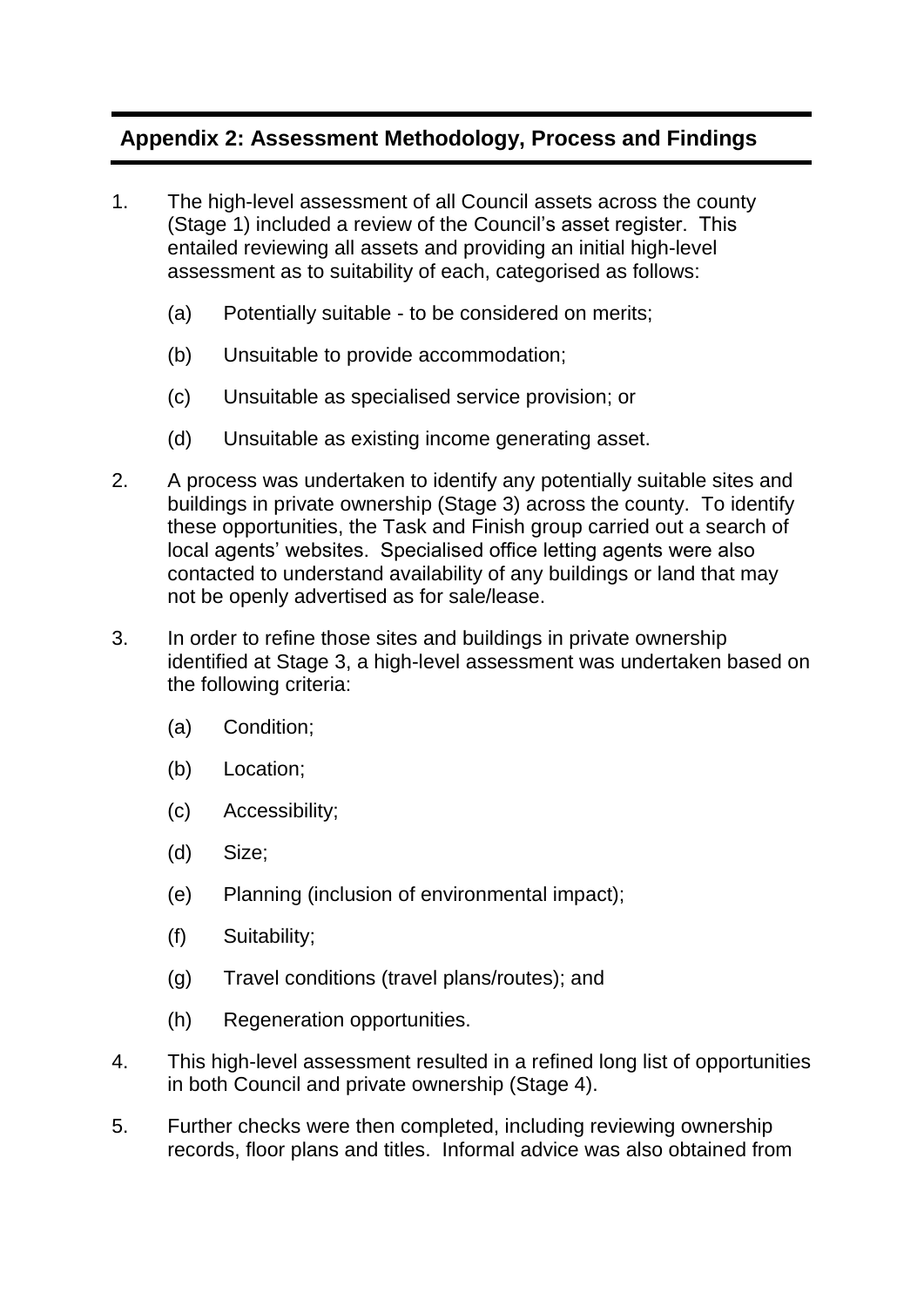Highways and Planning teams. The long list comprised the following sites:

| 1              | SevenHills, Durham Learning Resources, Spennymoor |  |
|----------------|---------------------------------------------------|--|
| $\overline{2}$ | Spennymoor Education Development Centre and land  |  |
| 3              | Spennymoor Green Lane Council offices and CAP     |  |
| $\overline{4}$ | DurhamGate, Spennymoor                            |  |
| 5              | Thinford site, Spennymoor                         |  |
| 6              | Meadowfield, former Wavin Plastics factory        |  |
| $\overline{7}$ | Meadowfield Annand House and land adjacent        |  |
| 8              | Durham, Hopper House                              |  |
| 9              | Durham, Salvus House                              |  |
| 10             | Aykley Heads Plot C                               |  |
| 11             | Aykley Heads development land                     |  |
| 12             | Pity Me, Priory House                             |  |
| 13             | Pity Me, Boldon House                             |  |
| 14             | <b>Tanfield Lea, Comeleon House</b>               |  |
| 15             | <b>Greencroft Industrial Park land</b>            |  |
| 16             | <b>Stanley Front Street Former DCC offices</b>    |  |
| 17             | Durham Claypath former offices                    |  |
| 18             | <b>Crook Civic Centre Offices</b>                 |  |
| 19             | <b>Meadowfield Depot offices</b>                  |  |
| 20             | Seaham Spectrum offices                           |  |

- 6. The existing strategic sites at Seaham Spectrum offices, Crook offices and Meadowfield offices were identified as having some potential to accommodate additional employees due to more flexible working methods recently introduced. However, the numbers are comparatively low compared to the numbers of staff that require an alternative location to The Sands, should it be disposed of. For the purposes of this review these sites were excluded at this stage due to the limited potential they offer to provide permanent alternative accommodation.
- 7. The options for accommodating staff across the main office estate will continue to form part of the Council's approach when assessing its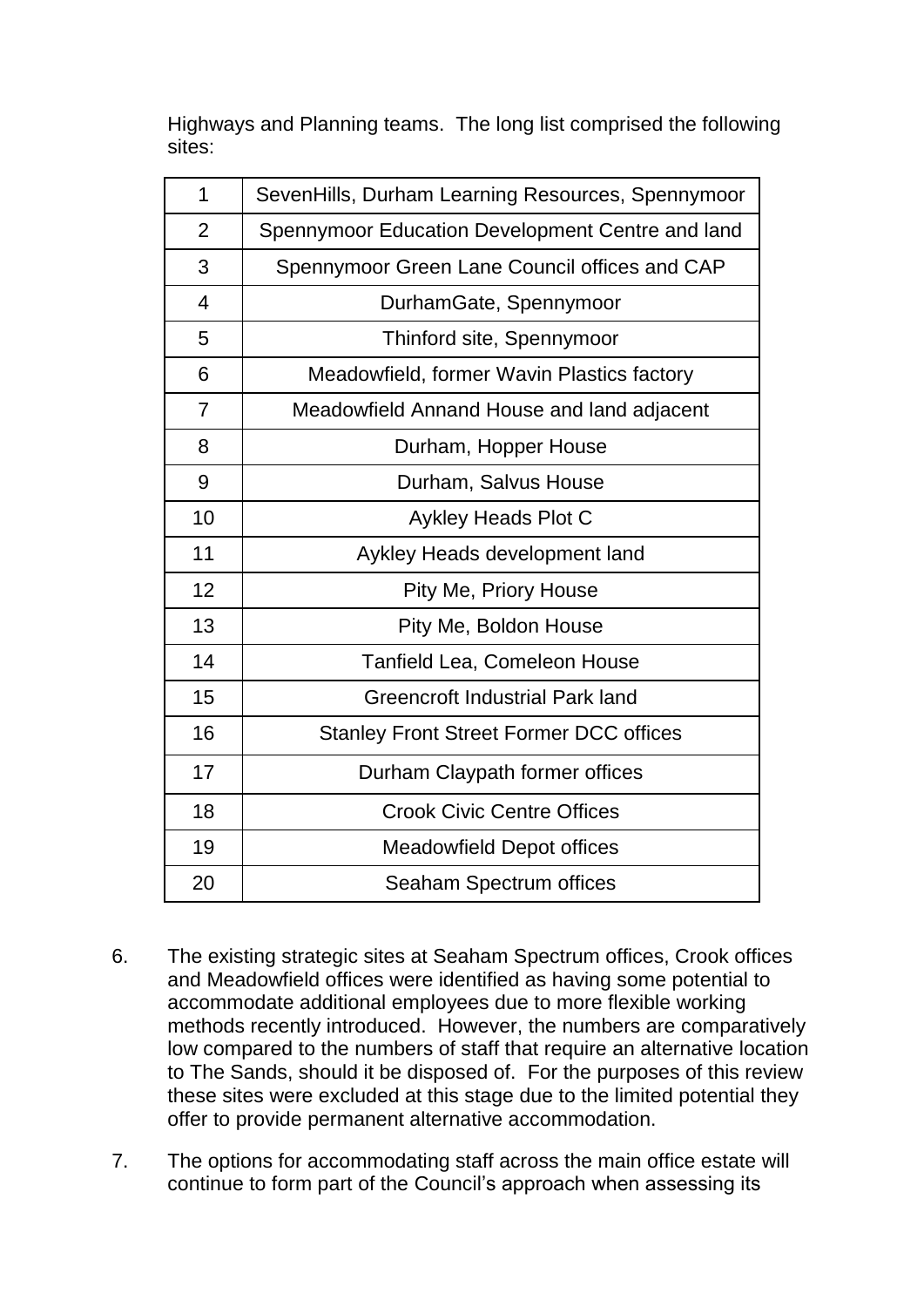workforce and accommodation requirements, including considering commercial opportunities that may be available as organisations continue to develop their workforce models and flexible working requirements.

- 8. Spennymoor Green Lane offices strategic site remained as an option at this stage because of potential to extend the existing office building.
- 9. Site visits were undertaken for those sites remaining in the refined long list (Stage 5). These inspections provided the opportunity to review the sites in terms of location, planning and highways considerations. An internal inspection was carried out on buildings where this was possible. This allowed an initial assessment of the suitability and adaptability of the building to provide either office or committee accommodation and provided an indication of any high level potential risks in any refurbishment.
- 10. At stage 6, a two-stage suitability review was then carried out on the 17 sites identified above, which consisted of:
	- Suitability Test 1: Does the site support wider Council strategic property solutions (for example storage/depot functions) for future consideration?
	- Suitability Test 2: Does the site offer potential to support alternative HQ solutions – either civic/committee space or suitable office accommodation?
- 11. The Task and Finish group carried out the Suitability Test 1 in a workshop environment, supported by global real estate advisors Avison Young and Architects GT3. This resulted in three of the sites being removed from the long list. The three sites removed at this stage were:
	- (a) Hopper House considered to provide unsuitable accommodation to support the Council's requirements because of condition and location;
	- (b) Boldon House which was no longer available on the market; and
	- (c) 13-17 Claypath whilst located in the city centre, the building does not provide the opportunity for a civic and committee function. The existing layout does not provide for a modern office environment and the condition of the building would require it to be taken back to a shell for appropriate works to be undertaken. Consideration was also given to the broader regeneration opportunities that the site offers through its location adjacent to Millennium Place. For all of these reasons, the building was not considered to be suitable.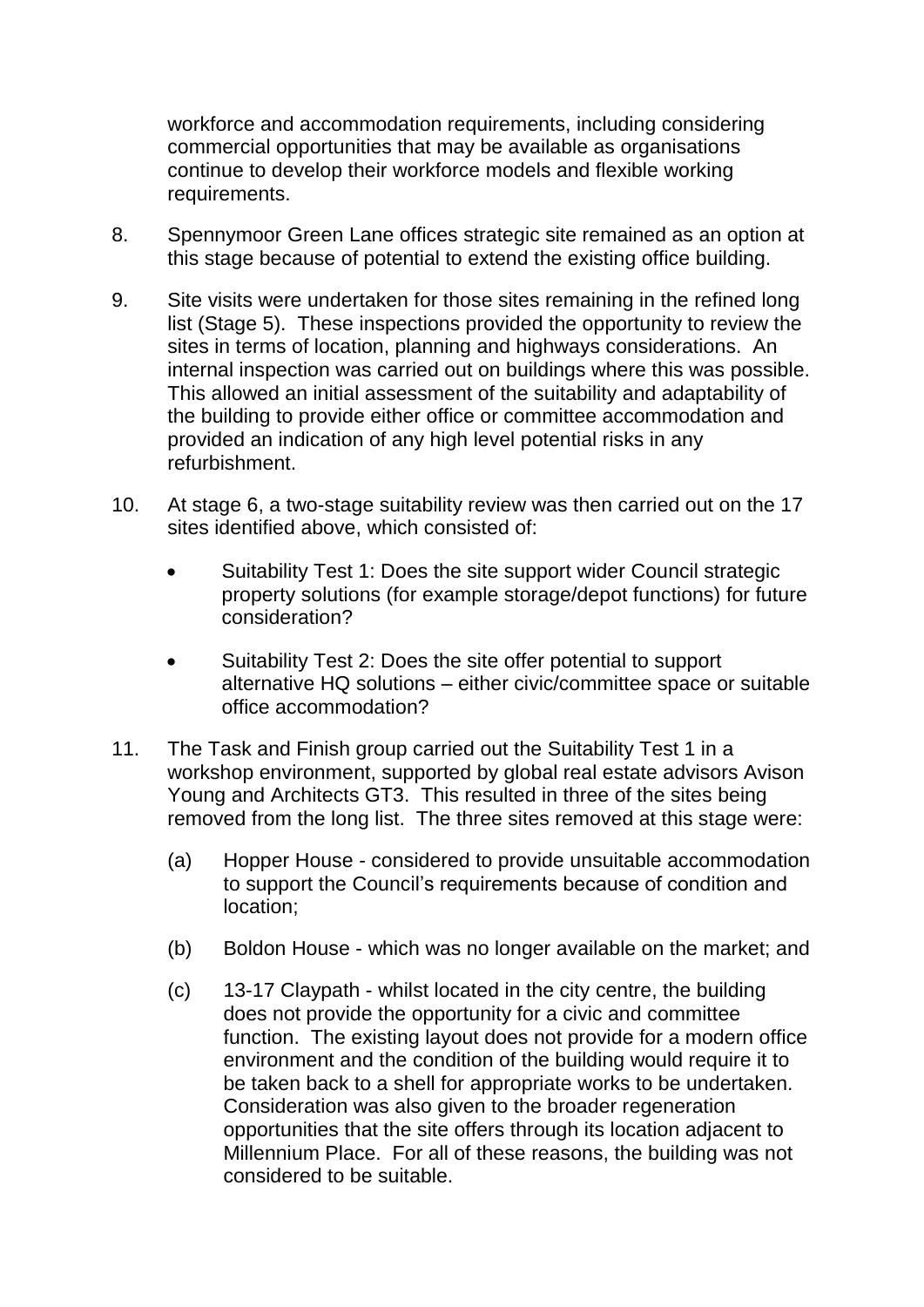- 12. The remaining 14 sites were then assessed against Suitability Test 2 criteria. This test required a more detailed assessment to be undertaken to establish feasibility to support the required civic and office functions.
- 13. Following the second step of the two-stage suitability assessment, the long-list of potential sites was reduced to eight. The six sites removed as a result of the initial work undertaken under Suitability Test 2 were as follows:
	- (a) Seven Hills Spennymoor: predominantly storage and limited scope to accommodate additional office accommodation. The building is leased and not in DCC ownership. Not considered appropriate for further consideration;
	- (b) DurhamGate, Spennymoor: Land only and not in DCC ownership. Not considered appropriate for further consideration at this stage due to the timeframe to acquire the site prior to any certainty regarding development;
	- (c) Thinford, Spennymoor: Land only and not in DCC ownership. Not considered appropriate for further consideration at this stage due to the timeframe to acquire the site prior to any certainty regarding development;
	- (d) Meadowfield, Former Wavin Plastics factory: Not in DCC ownership. Large building in poor repair. Would predominantly require demolition and new build. Not considered appropriate for further consideration at this stage;
	- (e) Annfield Plain Greencroft Industrial Park Land: Brownfield land only. Due to location not considered appropriate for large scale relocation of office-based employees. Not considered appropriate for further consideration at this stage;
	- (f) Spennymoor Green Lane Offices: extension to existing building considered however car parking limitations would restrict expansion opportunities. Although it would be possible to provide additional car parking through provision of a deck to existing surface car park the site layout does not easily lend itself to this. Not considered appropriate for further consideration at this stage.
- 14. The shortlisted buildings and sites were then considered in more detail as to their suitability and ability to be refurbished/altered – this is covered in more detail in the Viable Options section of this report.
- 15. Finally, a high-level assessment of capital and revenue costs for each potential solution was prepared (Stage 9) – which are a material